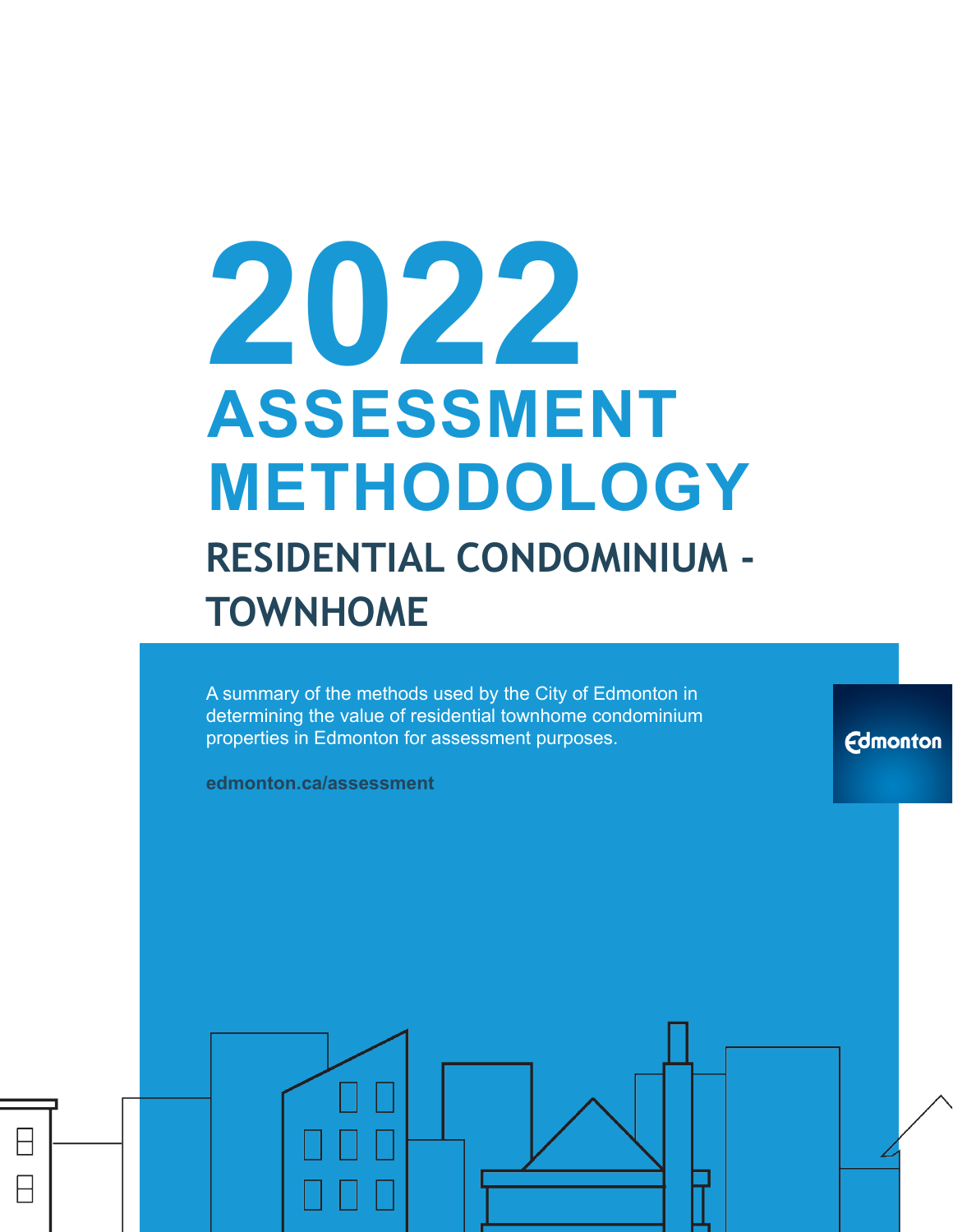# **Table of Contents**

| <b>Scope</b>                                                                                                                                                                                    | $\overline{2}$                          |
|-------------------------------------------------------------------------------------------------------------------------------------------------------------------------------------------------|-----------------------------------------|
| <b>Introduction</b>                                                                                                                                                                             | $\overline{2}$                          |
| <b>Mass Appraisal</b><br><b>Valuation Model</b>                                                                                                                                                 | 4<br>6                                  |
| <b>Property Groups</b>                                                                                                                                                                          | 6                                       |
| <b>Approaches to Value</b><br><b>Direct Comparison Approach</b><br>Zoning<br><b>Townhouse Condominium Complexes</b><br><b>Townhouse Condominium Units</b><br><b>Accessory Condominium Units</b> | 7<br>$\overline{7}$<br>8<br>8<br>8<br>9 |
| <b>Variables</b><br><b>Townhouse Condominium Unit Attributes</b><br><b>Building attributes</b><br>Site attributes                                                                               | 12<br>12<br>15<br>16                    |
| <b>Accessory condominium units</b>                                                                                                                                                              | 17                                      |
| <b>Adjustments</b>                                                                                                                                                                              | 17                                      |
| <b>Methods to Adjust Comparables</b><br><b>Quantitative Adjustments</b><br><b>Qualitative Analysis</b>                                                                                          | 19<br>19<br>20                          |
| <b>References</b>                                                                                                                                                                               | 21                                      |
| <b>Appendix</b><br>Zone Chart: Residential Condominiums<br><b>Measure Conversion Chart</b><br><b>Time Adjustment Factors</b>                                                                    | 22<br>22<br>22<br>23                    |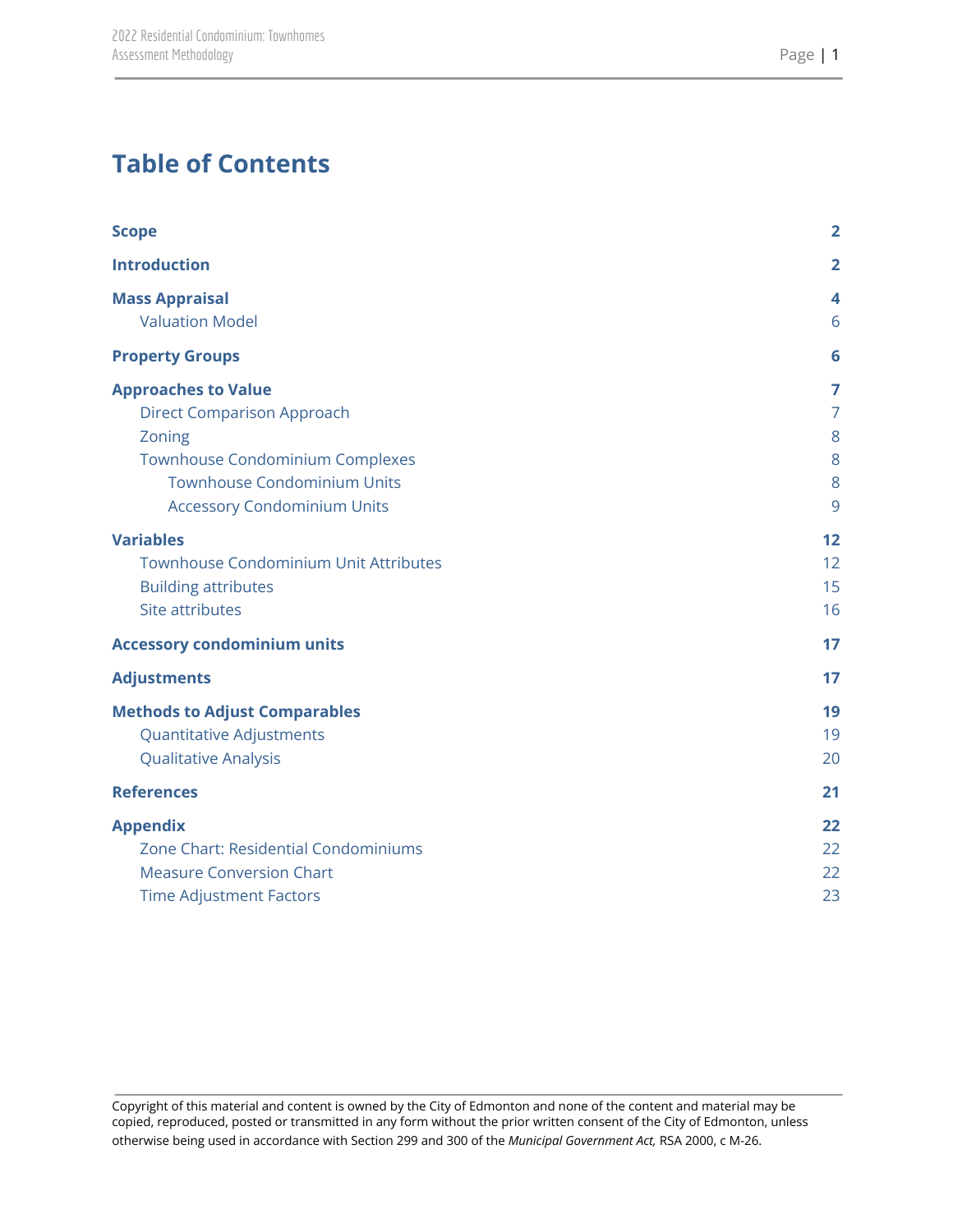## <span id="page-2-0"></span>**Scope**

This guide explains how residential condominium properties are valued for assessment purposes. The guide is intended as a tool and compliments the assessor's judgment in the valuation process.

# <span id="page-2-1"></span>**Introduction**

Property assessments in the City of Edmonton are prepared in accordance with the requirements of the *Municipal Government Act*, R.S.A. 2000, c. M-26 (hereinafter "MGA") and the *Matters Relating to Assessment and Taxation Regulation, 2018*, Alta Reg 203/17, (hereinafter "*MRAT*"). The *MRAT* regulation establishes the valuation standard to be used, defines the procedures to be applied, and proposes objectives for the quality to be achieved in the preparation of assessments. The legislation requires the municipality to prepare assessments that represent market value by application of the mass appraisal process. All assessments are expected to meet quality standards prescribed by the province in the MRAT regulation.

Property assessments represent:

- an estimate of the value;
- of the fee simple estate in the property;
- as the property existed on December 31, 2021;
- reflecting typical market conditions;
- as if the property had been sold on July 1, 2021;
- on the open market;
- from a willing seller to a willing buyer.

The assessment is a prediction of the value that would result when those specific, defined conditions are met.

The legislation requires the City of Edmonton to assess the fee simple estate.

"Fee simple interest [is] absolute ownership unencumbered by any other interest or estate… leased fee interest [is] the ownership interest held by the lessor, which includes the right to the contract rent specified in the lease plus the reversionary right when the lease expires… leasehold interest [is] the interest held by the lessee (the tenant or renter) through a lease conveying the rights of use and occupancy for a stated term under certain conditions." *Appraisal Institute of Canada, The Appraisal of Real Estate Third Canadian Edition,*

*Vancouver, Canada, 2010, page 6.4*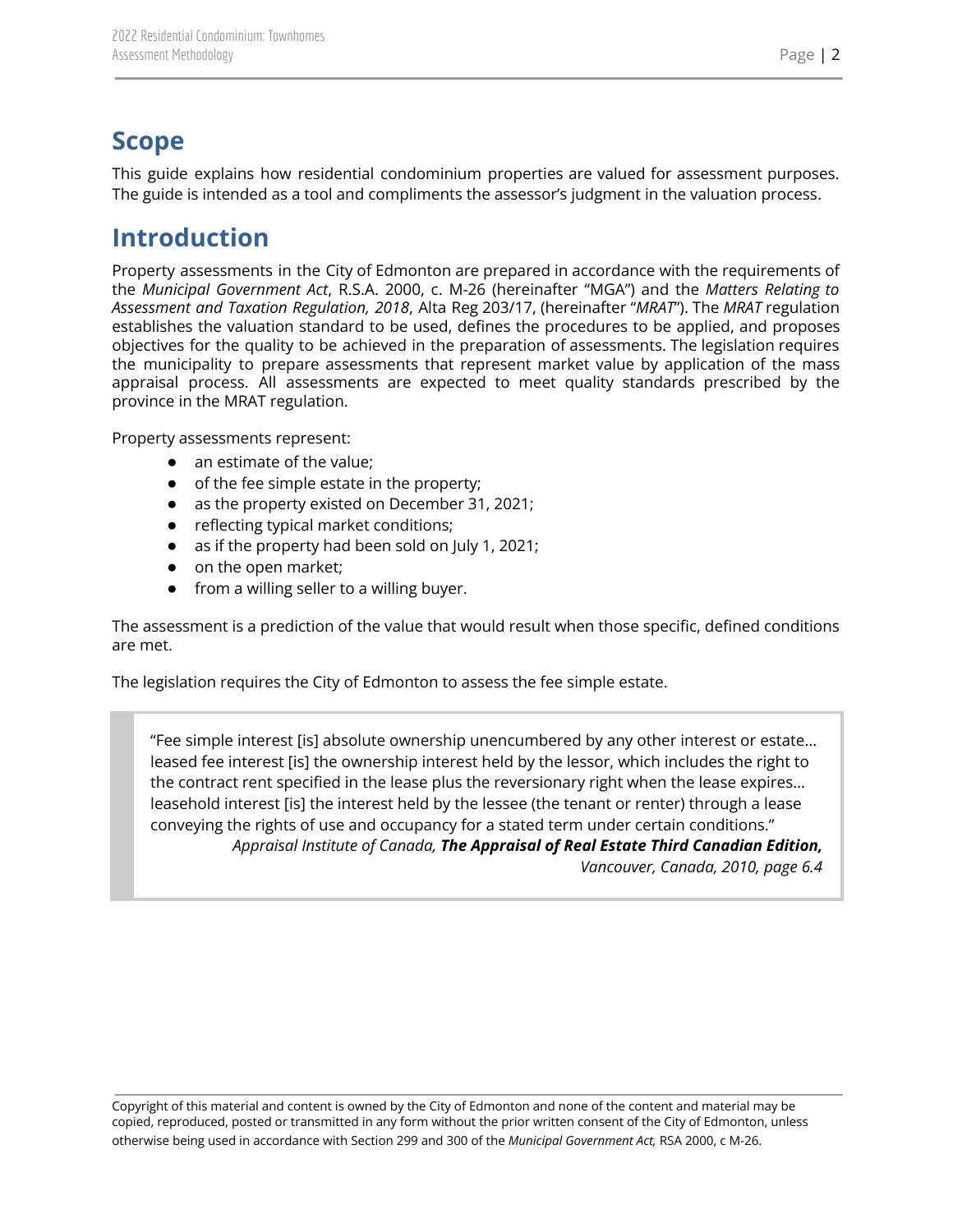Both *market value* and *property,* along with additional terms are defined in the *MGA* and *MRAT* :

|       | s.284(1)(r) " $proper$ y means<br>(i) a parcel of land<br>(ii) an improvement, or<br>(iii) a parcel of land and the improvements to it                                                                                                                                        |                      |
|-------|-------------------------------------------------------------------------------------------------------------------------------------------------------------------------------------------------------------------------------------------------------------------------------|----------------------|
|       |                                                                                                                                                                                                                                                                               | MGA.s.284(1)(r)      |
|       | s.1(k) "regulated property" means<br>(i) land in respect of which the valuation standard is agricultural use value,<br>(ii) designated industrial property, or<br>(iii) machinery and equipment                                                                               |                      |
|       |                                                                                                                                                                                                                                                                               | MRATs.1(k)           |
|       | s.9(1) the <b>valuation standard</b> for the land and improvements is market value unless<br>subsection (2) applies                                                                                                                                                           |                      |
|       |                                                                                                                                                                                                                                                                               | MRAT S.9(1)          |
|       | s.1(1)(n) "market value" means the amount that a property, as defined in section 284(1)(r),<br>might be expected to realize if it is sold on the open market by a willing seller to a willing                                                                                 |                      |
| buyer |                                                                                                                                                                                                                                                                               | $MGA \simeq 1(1)(n)$ |
|       | s.5 An assessment of property based on market value<br>(a) must be prepared using mass appraisal,<br>(b) must be an estimate of the value of the fee simple estate in the property, and<br>(c) must reflect typical market conditions for properties similar to that property | MRAT <sub>s.5</sub>  |
|       | s.289(2) Each assessment must reflect<br>(a) the characteristics and physical condition of the property on December 31 of the<br>year prior to the year in which a tax is imposed                                                                                             | MGA s.289(2)(a)      |
|       | s.6 Any assessment prepared in accordance with the Act must be an estimate of the value of<br>a property on July 1 of the assessment year                                                                                                                                     | MRAT <sub>s.6</sub>  |
|       | s.1(g) "mass appraisal" means the process of preparing assessments for a group of<br>properties using standard methods and common data and allowing for statistical testing                                                                                                   | MRAT $s.1(g)$        |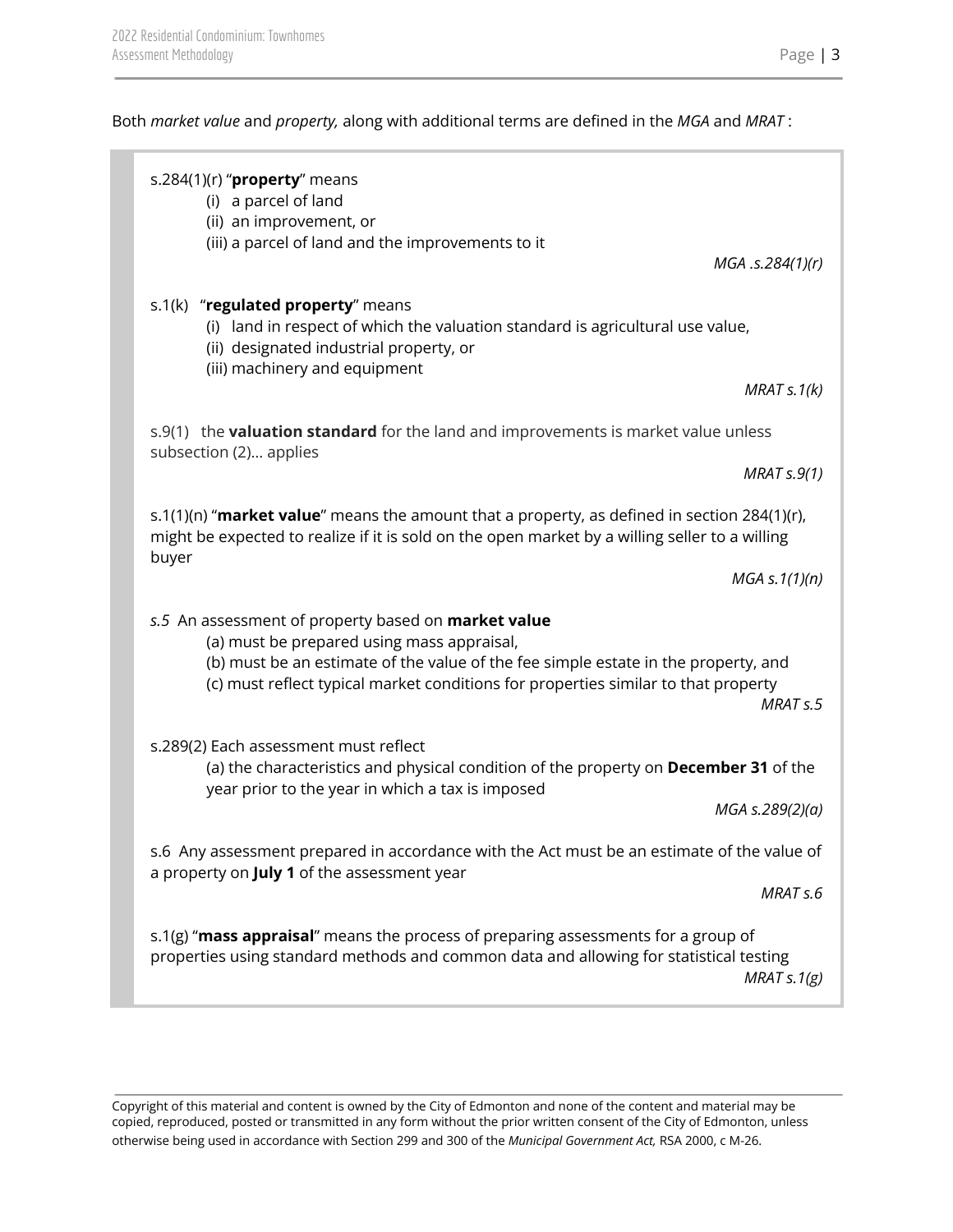# <span id="page-4-0"></span>**Mass Appraisal**

Mass appraisal is the legislated methodology used by the City of Edmonton for valuing individual properties, and involves the following process:

- properties are stratified into groups of comparable properties
- common property characteristics are identified for the properties in each group
- a uniform valuation model is created for each property group

31(c) **"valuation model"** means the representation of the relationship between property characteristics and their value in the real estate marketplace using a mass appraisal process

*MRAT s.31(c)*

The following two quotations indicate how the International Association of Assessing Officers distinguishes between mass appraisal and single-property appraisal:

"... single-property appraisal is the valuation of a particular property as of a given date: mass appraisal is the valuation of many properties as of a given date, using standard procedures and statistical testing."

"Also, mass appraisal requires standardized procedures across many properties. Thus, valuation models developed for mass appraisal purposes must represent supply and demand patterns for groups of properties rather than a single property."

*Property Appraisal and Assessment Administration, pg. 88-89*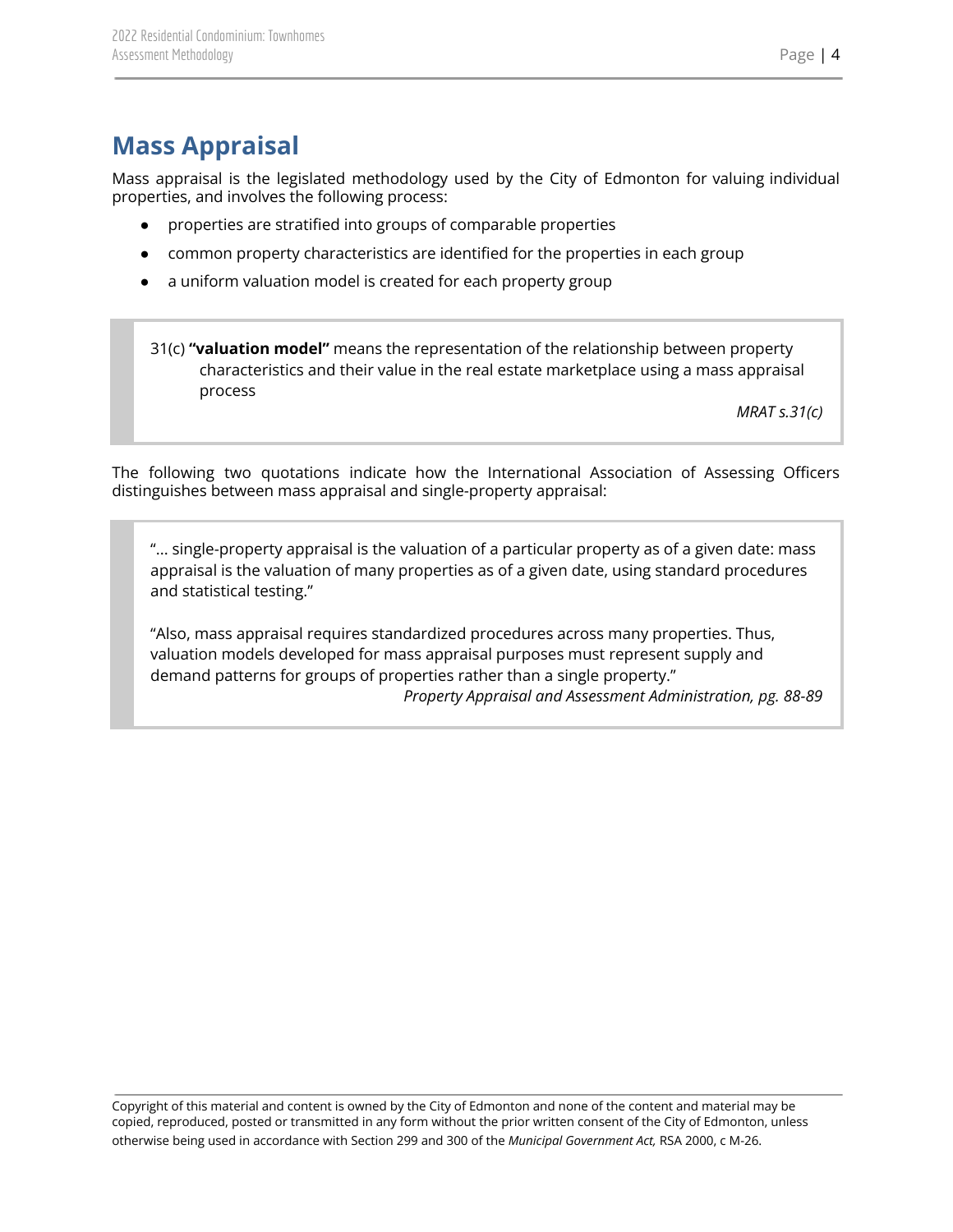For both mass appraisal and single-property appraisal, the process consists of the following stages:

|                                         | <b>Mass Appraisal</b>                                                                                                                 | <b>Single Appraisal</b>                                                                                                                                                    |
|-----------------------------------------|---------------------------------------------------------------------------------------------------------------------------------------|----------------------------------------------------------------------------------------------------------------------------------------------------------------------------|
| <b>Definition and</b><br><b>Purpose</b> | Mass appraisal is used to<br>determine the assessment<br>base for property taxation in<br>accordance with legislative<br>requirements | The client specifies the nature<br>of the value to be estimated,<br>this includes: rights to be<br>valued, effective date of<br>valuation, and any limiting<br>conditions. |
| <b>Data Collection</b>                  | Mass appraisal requires a<br>database of property<br>characteristics and market<br>information.                                       | The extent of data collection is<br>specific to each assignment<br>and depends on the nature of<br>the client's requirements.                                              |
| <b>Market Analysis</b>                  | Mass appraisal is predicated<br>on highest and best use.                                                                              | Market analysis includes the<br>analysis of highest and best<br>use                                                                                                        |
| <b>Valuation Model</b>                  | Valuation procedures are<br>predicated on groups of<br>comparable properties.                                                         | Subject property is the focus<br>of the valuation. The analysis<br>of comparable properties is<br>generally six or less                                                    |
| <b>Validation</b>                       | The testing of acceptable<br>analysis and objective criteria                                                                          | The reliability of the value<br>estimate is more subjective.<br>Acceptability can be judged by<br>the depth of research and<br>analysis of comparable sales                |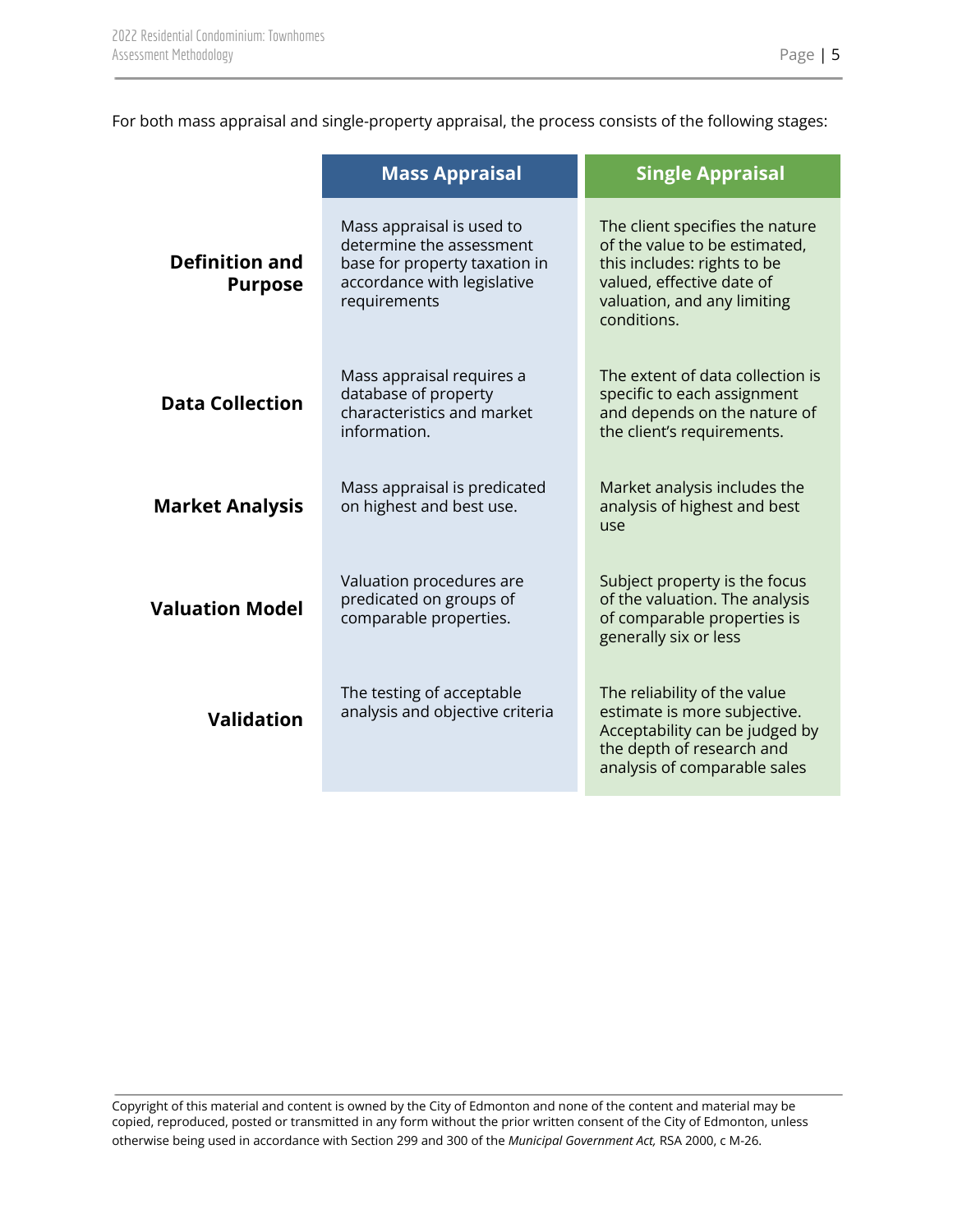## <span id="page-6-0"></span>Valuation Model

A valuation model creates an equation of variables, factors and coefficients that explains the relationship between estimated market value and property characteristics. An assessed value is then calculated by applying the appropriate valuation model to individual properties within a property type.

| s31  | (a) "coefficient" means a number that represents the quantified relationship of each<br>variable to the assessed value of a property when derived through a mass appraisal<br>process |
|------|---------------------------------------------------------------------------------------------------------------------------------------------------------------------------------------|
|      | (b) "factor" means a property characteristic that contributes to a value of a property;                                                                                               |
|      | (d) "variable" means a quantitative or qualitative representation of a property<br>characteristic used in a valuation model                                                           |
|      | <b>MRAT</b> , s.31 (a), (b) and (d)                                                                                                                                                   |
| s.33 | Information prescribed  does not include coefficients                                                                                                                                 |
|      | <b>MRAT</b> , $s.33(3)$                                                                                                                                                               |

| <b>Valuation</b><br><b>Model</b> | • variables are identified from property characteristics<br>• statistical analysis determines how variables affect market value<br>• factors and coefficients are determined<br>• the resulting valuation models are applied to property<br>characteristics |
|----------------------------------|-------------------------------------------------------------------------------------------------------------------------------------------------------------------------------------------------------------------------------------------------------------|
|----------------------------------|-------------------------------------------------------------------------------------------------------------------------------------------------------------------------------------------------------------------------------------------------------------|

# <span id="page-6-1"></span>**Property Groups**

**Residential Condominiums Units** are individual units that are typically part of a larger building site or complex. Each unit is described on the condominium plan registered with the Land Titles Office, typically has its own certificate of title, and can be bought and sold separately. A residential condominium complex may include both living units and accessory units.

Assessment of condominium unit

290.1(1) Each unit and the share in the common property that is assigned to the unit must be assessed

(a) in the case of a bare land condominium, as if it is a parcel of land, or

(b) in any other case, as if it is a parcel of land and the improvements to it.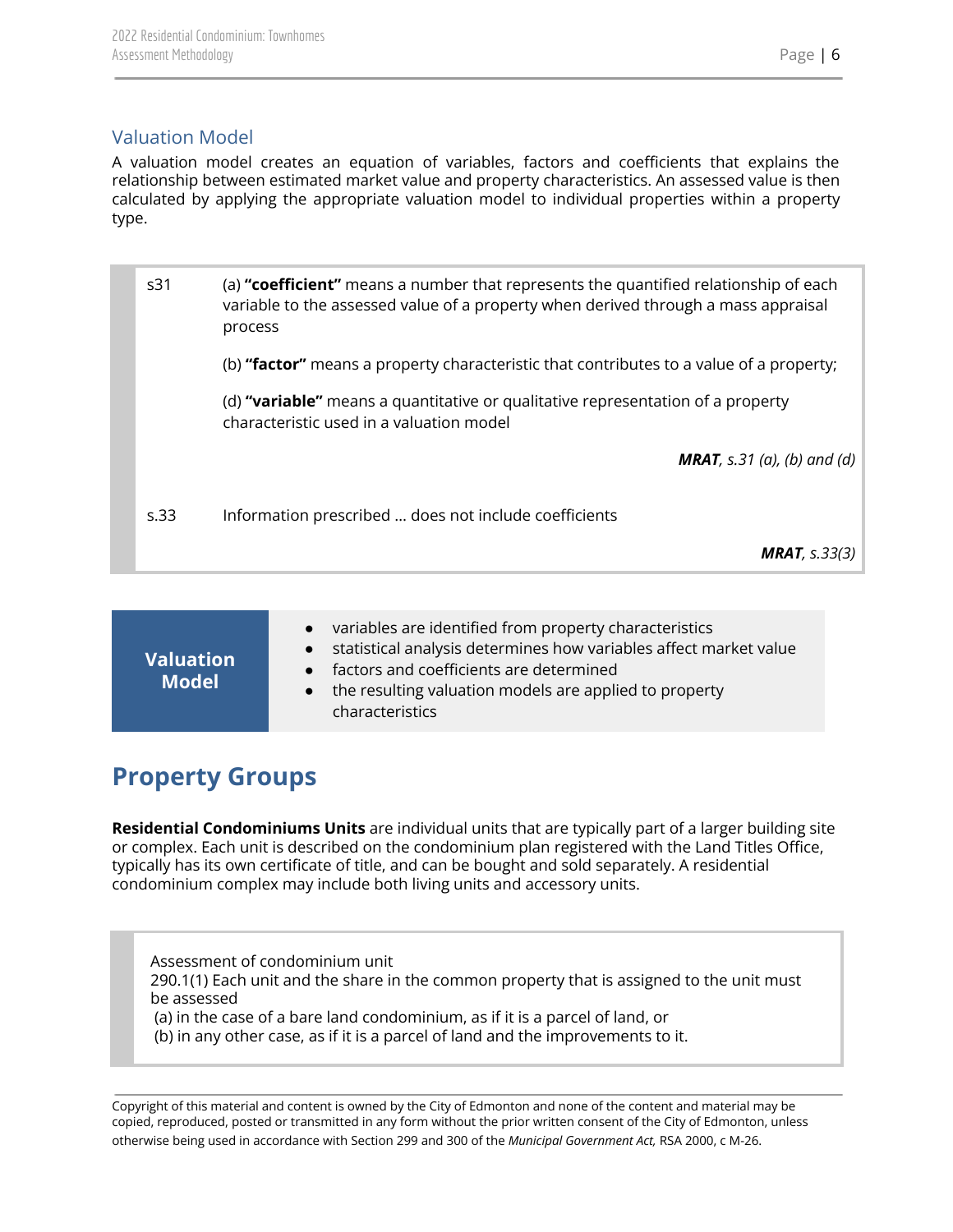(2) In this section, "unit" and "share in the common property" have the meanings given to them in the Condominium Property Act. 1

*MGA s.290.1(1) and (2)*

# <span id="page-7-0"></span>**Approaches to Value**

The approaches to determine market value are the direct comparison, income, and cost approaches.

| <b>Direct</b><br><b>Comparison</b><br>Approach | Typical market value (or some other characteristic) is determined by<br>referencing comparable sales and other market data. It is often used<br>when sufficient sales or market data is available. It may also be referred<br>to as the Sales Comparison Approach.                                                 |
|------------------------------------------------|--------------------------------------------------------------------------------------------------------------------------------------------------------------------------------------------------------------------------------------------------------------------------------------------------------------------|
| <b>Income</b><br><b>Approach</b>               | This approach considers the typical actions of renters, buyers and sellers<br>when purchasing income-producing properties. This approach estimates<br>the typical market value of a property by determining the present value<br>of the projected income stream. Often used to value rental or leased<br>property. |
| Cost<br><b>Approach</b>                        | Typical market value is calculated by adding the depreciated replacement<br>cost of the improvements to the estimated value of land. It is often used<br>for properties under construction or when there is limited market data<br>available.                                                                      |

## <span id="page-7-1"></span>Direct Comparison Approach

For this property group, the assessment is determined using the direct sales approach. It is the most appropriate method of valuation for Condominium Units in the City of Edmonton because it mirrors the actions of buyers and sellers in the marketplace and sufficient residential sales data exists in order to derive reliable market estimates.

The income approach is not used in the valuation of this property group as this approach is more applicable to income producing properties or in limited markets. The majority of these properties in this inventory are owner occupied with only a small portion of the inventory traded based on the property's ability to generate income.

The cost approach may be used to determine the value of condominium units while under construction and partially complete. Once construction is completed, condominium units are valued using the sales comparison approach.

The City of Edmonton validates all land title transactions (sales). The validation process can include site inspections, interviews with parties involved, a review of land title documents, corporate searches, third party information, and sale validation questionnaires.

The City of Edmonton reviews *four years of sales* occurring from July 1, 2017 to June 30, 2021 for valuation of Residential Condominium Units in high rise, lowrise properties, and townhouse properties. Time adjustments are applied to living unit sale prices to account for any market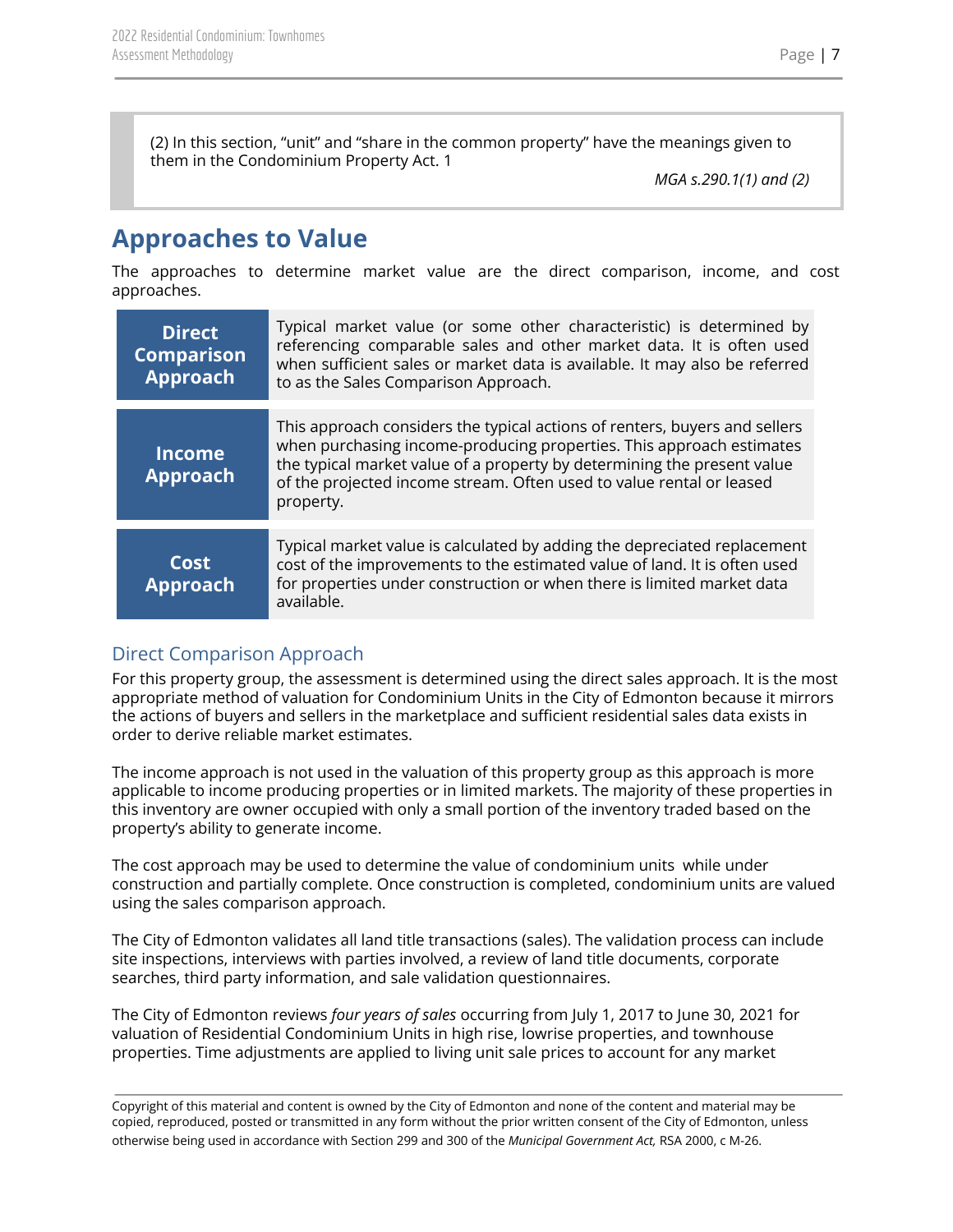fluctuations occurring between the sale date and the legislated valuation date. For the accessory condominium inventory, due to the lack of sales, 10 years of sales were used (July 1, 2011 to June 30,

## Sale price reflects the condition of a property on the sale date and may not be equal to the **assessment.**

## <span id="page-8-0"></span>Zoning

2021).

The rules and regulations for land development within Edmonton are contained in the Zoning Bylaw, No. 12800.

s.6.123 **zone:** a specific group of listed Uses and Development Regulations which regulate the Use and Development of land within specific geographic areas of the City...

*Zoning Bylaw No. 12800, 2017, s. 6.123*

Residential land use zones vary in part due to density.

s.6.24 **density:** when used in reference to Residential and Residential-Related development, the number of Dwellings on a Site expressed as Dwelling per hectare.

*Zoning Bylaw No. 12800, 2017, s. 6.24*

Not all properties conform to the zoning use set out in the Edmonton Zoning Bylaw. When property doesn't conform to the zoning bylaw, property assessors apply effective zoning. Effective zoning helps ensure that a property is grouped with and compared to similar properties—based on the current use of the land and not on what it's permitted to be developed as (e.g. a legal non-conforming use).

643(1) If a development permit has been issued on or before the day on which a land use bylaw or a land use amendment bylaw comes into force in a municipality and the bylaw would make the development in respect of which the permit was issued a nonconforming use or nonconforming building, the development permit continues in effect in spite of the coming into force of the bylaw.

*MGA, s.643(1)*

## <span id="page-8-1"></span>Townhouse Condominium Complexes

Townhouse Condominium Complexes include two types of units.

#### <span id="page-8-2"></span>**Townhouse Condominium Units**

The criteria and definitions below are the factors that determine whether a condominium unit falls under the "townhouse" model.

Townhouse and row house condominium units are condominiums typically have two or more units per building. They usually are arranged in rows and may contain living space on multiple levels. The

Copyright of this material and content is owned by the City of Edmonton and none of the content and material may be copied, reproduced, posted or transmitted in any form without the prior written consent of the City of Edmonton, unless otherwise being used in accordance with Section 299 and 300 of the *Municipal Government Act,* RSA 2000, c M-26.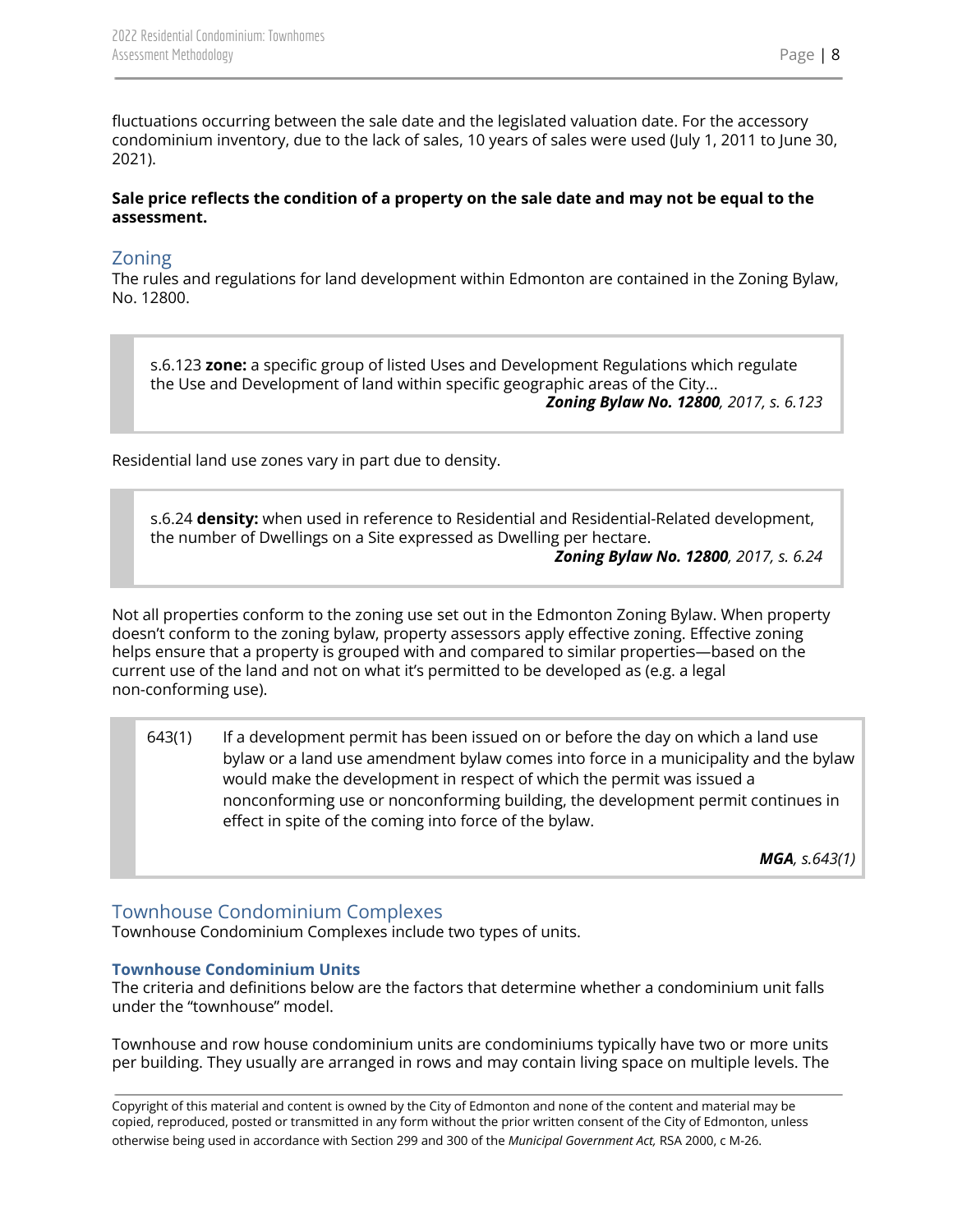townhouse inventory can consist of freestanding (single detached homes), duplexes, fourplexes, row housing or carriage or coach homes. For townhouse units, the land is common property.

Bareland condominium units are similar to townhouse units, except the owner of the unit is also the *owner of the land*. They can often be found in more private, gated communities and some units may have a similar physical appearance to that of a house or single family dwelling.

A carriage home is much like an apartment except that it has external dwelling access and no internal building dwelling access (common hallway). They are located side by side with stacked units, one on top of the other. There may be a combination of carriage homes and townhouse units in the same project in which case each condominium unit account is classified in the appropriate category.

#### <span id="page-9-0"></span>**Accessory Condominium Units**

Accessory Condominium Units include Accessory Structure Units, Parking Units, and Common Area Units. There is one valuation model that encompasses Accessory Condominium Units.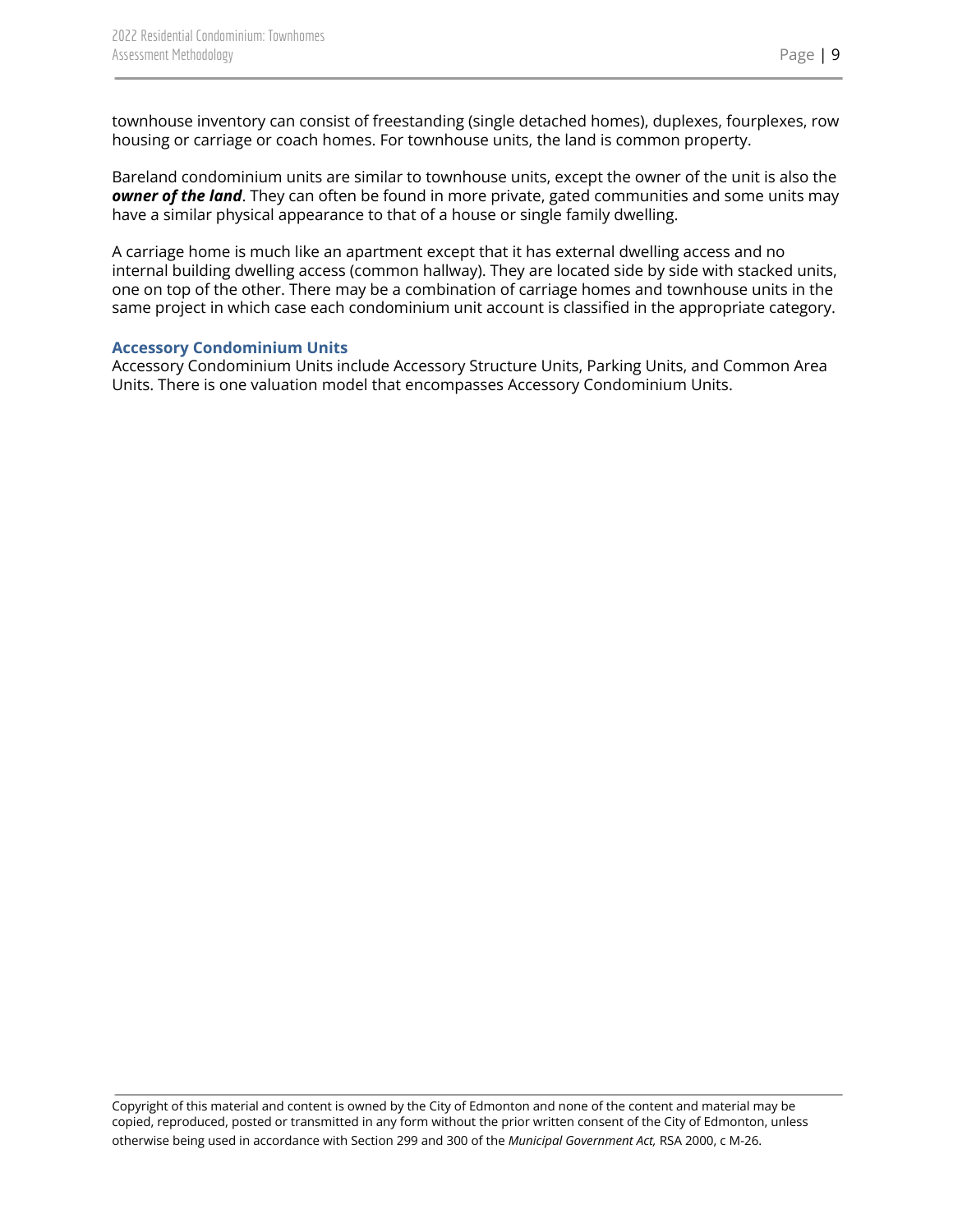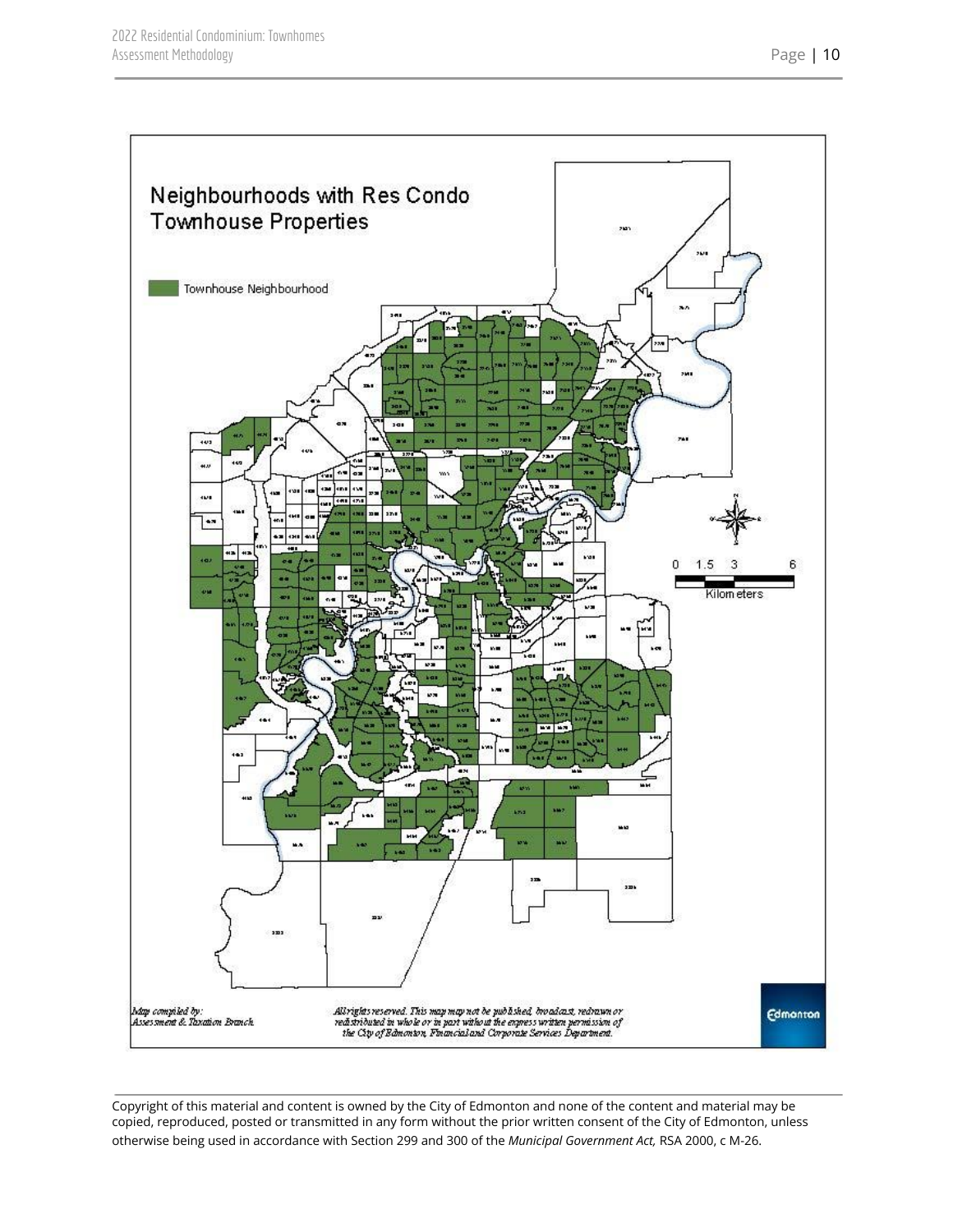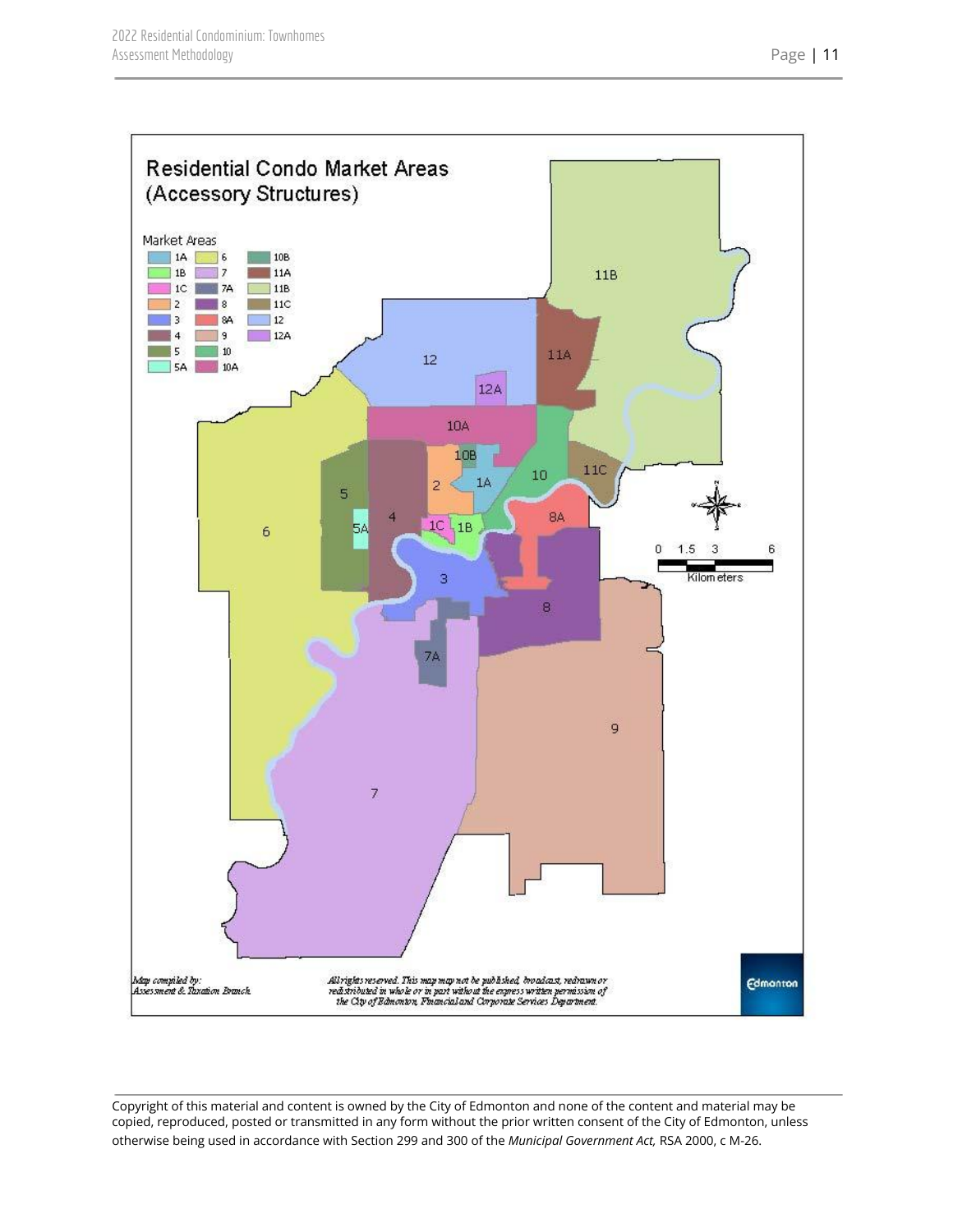# <span id="page-12-0"></span>**Variables**

Not all variables affect market value. Below is the list of variables that affect the assessment value for 2022.

| <b>Townhome Condominium Units</b>                                              |                            |                      |               |
|--------------------------------------------------------------------------------|----------------------------|----------------------|---------------|
| <b>Site Attributes</b><br><b>Unit Attributes</b><br><b>Building Attributes</b> |                            |                      |               |
| Air Conditioner                                                                | Garage Area                | Condominium Complex  | Lot size      |
| <b>Building Area</b>                                                           | Renovations or<br>Upgrades | Effective Year Built | Neighbourhood |
| Carriage Style                                                                 | <b>Stories</b>             | Quality              |               |
| Carriage Style - two<br>storey                                                 | Unit Location              | Year Built           |               |
| Condition                                                                      | View                       |                      |               |

| <b>Accessory Condominium Units</b> |           |              |
|------------------------------------|-----------|--------------|
| Market area                        | Unit type | Parking type |
| Year built                         |           |              |

# <span id="page-12-1"></span>Townhouse Condominium Unit Attributes

The following unit attributes affecting assessment value are as listed (alphabetically):

**Air conditioner:** Air conditioner is a central system for maintaining a cool atmosphere in a building typically by controlling the humidity, ventilation and temperature levels.

#### **Building area:**

Building area measurements are based on the external building envelope measurements, less any internal missing floor area (Stairwells are considered as assessable net area and are not removed as part of internal missing floor area). The following building areas are factored into the assessment:

● **Building net area**: Building net area (also known as net livable area) is the total above-grade livable area of a house.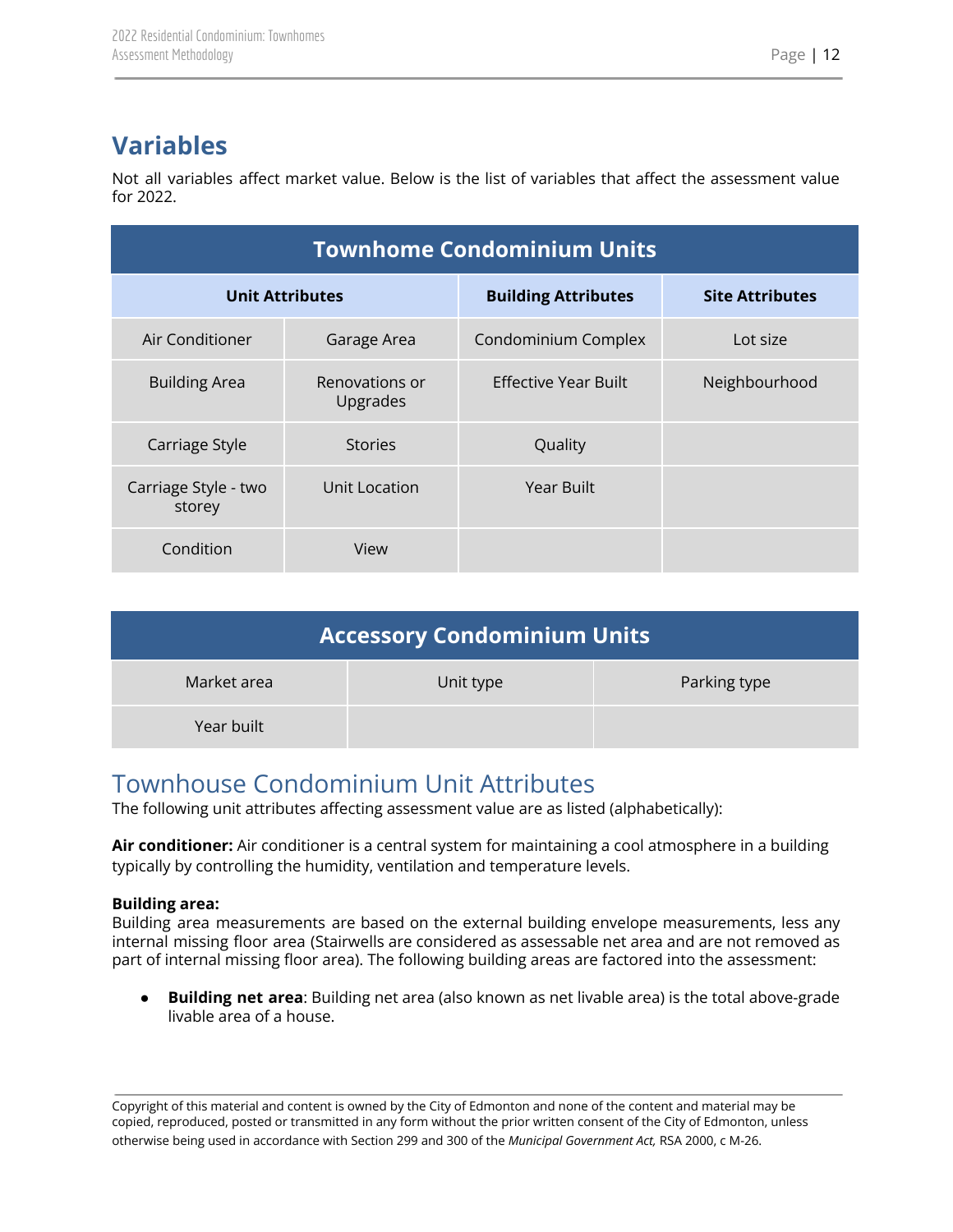- **Basement area**: The basement forms part or all of the foundation and is located completely or partially below grade.
- **Finished basement area**: A house has a finished basement. If a basement has been designed to function as a habitable space, either during construction or at a later point, it is considered to be finished. Finished basement area is capped at 85% of Basement area to account for the portion of the area used by a mechanical room.
- **Loft area**: A loft is an open space in a house usually without any internal walls.
- **Finished lower level area**: A house has a finished lower level area. If this area has been designed to function as a habitable space, either during construction or at a later point, we consider it to be finished.
- **Solarium area:** Solariums are glass-enclosed rooms (with glass walls and roof) that form part of an extension to an original house.
- **Sunroom area:** Sunrooms are glass-enclosed rooms covered by a conventional roof that form part of an extension to an original house.

**Carriage style:** Carriage townhomes are stacked on top of one another making them similar to the lowrise condominiums. What differentiates carriage units from the lowrise condominiums is the lack of a common hallway and the existence of a separate entrance to every carriage unit. Below are the different locations of a unit within a carriage townhome.

| <b>Basement</b> | Unit located below ground                 |
|-----------------|-------------------------------------------|
| Main            | Unit located on the ground floor          |
| Upper           | Unit located on the second or third floor |

**Carriage style - two storey:** A Two storey carriage townhome (with or without basement). It usually has units located on the upper floor.

## **Condition**

- **• Derelict property** Usually, derelict properties have exterior doors and windows boarded up and are uninhabitable on the basis of an order from Alberta Health Services, a Safety Codes Officer or the City of Edmonton.
- **• Deferred maintenance** General maintenance, typical for the age of the condominium unit, has not been performed and a few items need immediate repair.
- **• Original -** average (or better) maintenance has taken place.

**Garage area:** The size (area) of a garage. The different types of garage areas are described below.

- **Attached garage area**: Garages are walled, roofed structures typically with large rolling doors built for storing vehicles. An attached garage is built on grade as part of the structure of a building. It usually shares a roof or at least one common wall with a building.
- **Detached garage area**: Garages are walled, roofed structures typically with large rolling doors built for storing vehicles. A detached garage is a stand-alone structure.
- **Basement garage area**: Garages are structures typically with large rolling doors built for storing vehicles. A basement garage is built as part of the basement of a building—partially or completely below grade.

Copyright of this material and content is owned by the City of Edmonton and none of the content and material may be copied, reproduced, posted or transmitted in any form without the prior written consent of the City of Edmonton, unless otherwise being used in accordance with Section 299 and 300 of the *Municipal Government Act,* RSA 2000, c M-26.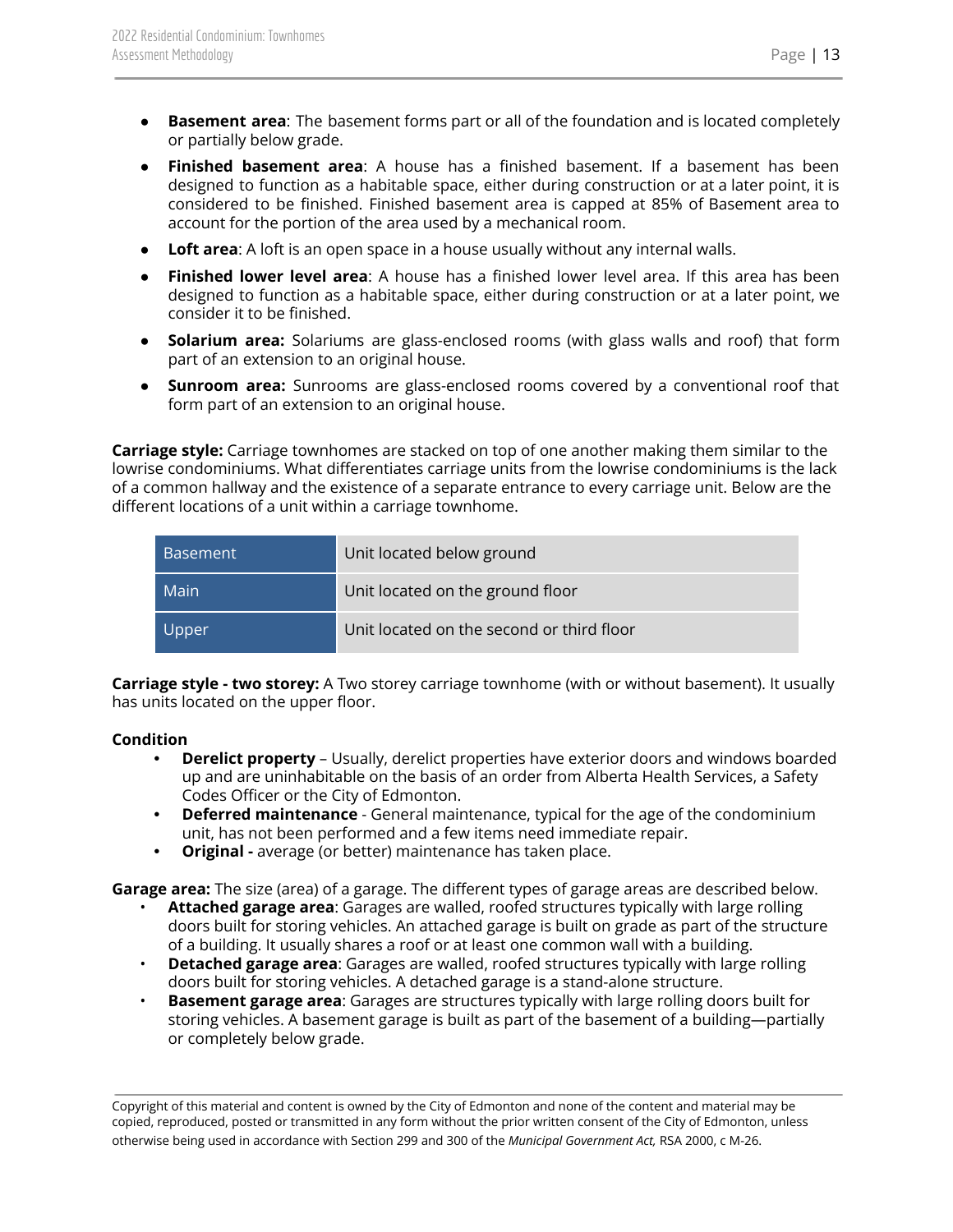- **Attached carport area**: Carports are roofed, open structures without enclosed walls that are built to offer limited protection from the elements for vehicles or other storage. An attached carport is physically attached to a building, garage or another structure.
- **Detached carport area:** Carports are roofed, open structures without enclosed walls that are built to offer limited protection from the elements for vehicles or other storage. A detached carport is a stand-alone structure.

#### **Renovations or upgrades**

- **Minor:** The unit has one or several cosmetic upgrades: for example, new paint, flooring, electrical fixtures, countertops, cabinet doors or painted interior doors. Or, the unit is considered to be upgraded when compared to the "base" units typically found within a newly constructed condominium complex.
- **Moderate**: The unit has a combination of cosmetic and extensive upgrades: for example, new kitchen and bathroom cabinets, paint, flooring, electrical and plumbing fixtures, countertops or painted interior doors. The scope of renovations under the moderate factor affects the majority of the unit rather than just one room. The quality of renovations is similar to or slightly better than the original quality of construction.
- **Major:** The unit is fully upgraded. It may have, for example, new kitchen and bathroom cabinets, paint, flooring, electrical and plumbing fixtures, countertops or painted interior doors. The scope of renovations under the major factor affects the majority of the unit rather than just one room. The quality of renovations is significantly better than the original quality of construction. The condominium unit may have custom built features or characteristics not generally found in the market.

**Stories:** This variable represents the number of stories that an individual condominium living unit has.

- **1 Storey**: A one-storey property (with or without a basement).
- **2 Storey**: A two-storey property (with or without a basement).
- **2 ½ Storey**: A two-storey property (with or without a basement) with a third level. However, the third level has a steep roof slope and dormers (which project from the roof and have windows on their fronts). Because of the roof design, the living area of the third level could be up to 50 per cent less than the main floor area.
- **2 ¾ Storey**: A two-storey property (with or without basement) with a third level. The exterior walls of the third level are ¾ shorter than full height (for example, 1.2-1.8 metres or 4-6 feet when measured from the outside). Therefore, the living area of the third level could be up to 20 per cent less than the main floor area.
- **3 Storey**: A three-storey property (with or without basement).

**Unit location**: Location within the building of the unit or dwelling relative to others within the building.

- **Corner unit** Unit is on the corner of the building, typically with 2 outside walls at right angles.
- **End unit** Unit is on the end of the building, typically with three outside walls.
- **Free standing** Unit is not attached to other structures.

Copyright of this material and content is owned by the City of Edmonton and none of the content and material may be copied, reproduced, posted or transmitted in any form without the prior written consent of the City of Edmonton, unless otherwise being used in accordance with Section 299 and 300 of the *Municipal Government Act,* RSA 2000, c M-26.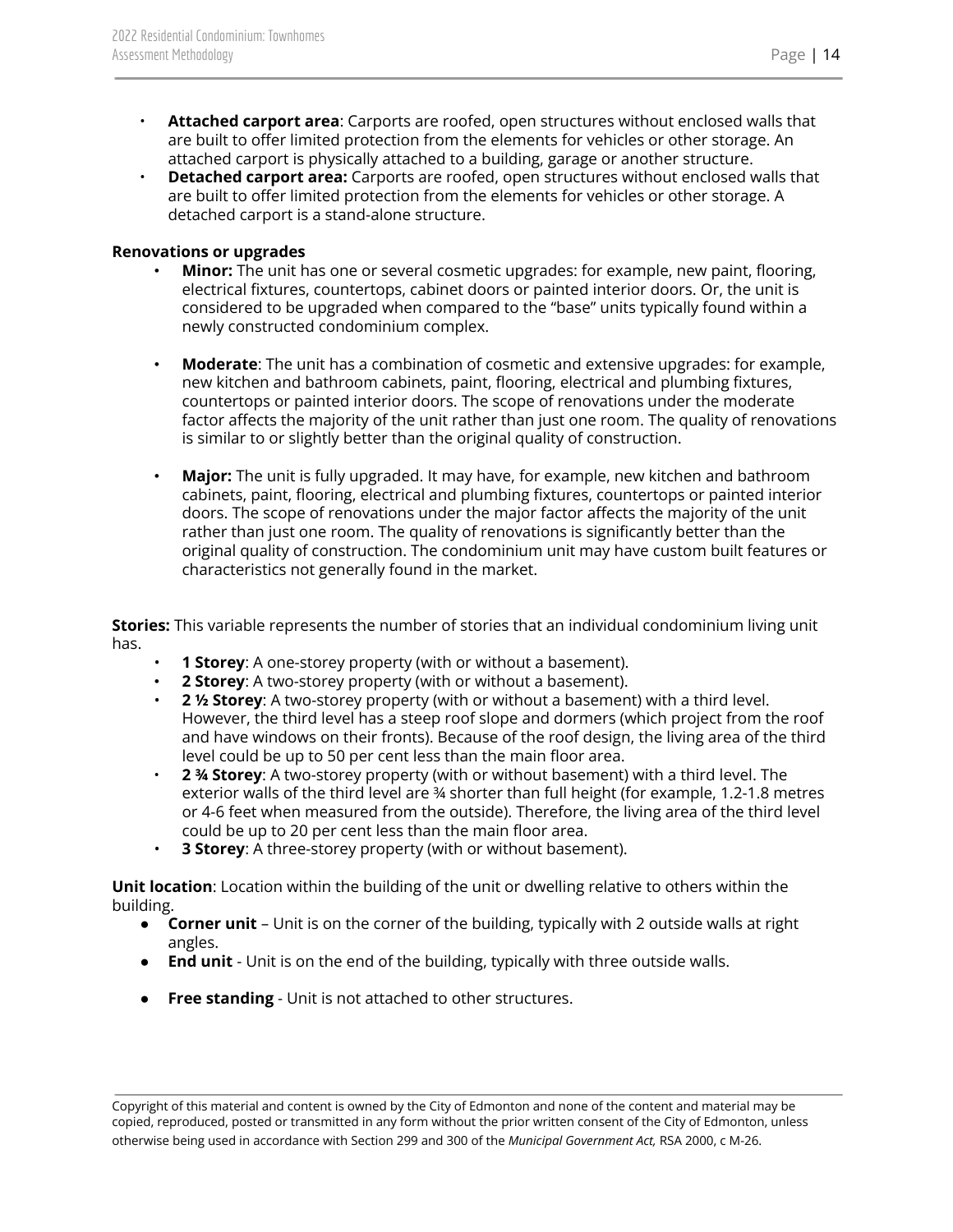**Views:** The view variables that affect the assessment value are listed below. A view can be open or limited. For example, a unit with a view of a courtyard could be either,courtyard view-open, or courtyard view-limited. A view may be either a negative or a positive attribute.

- **Open:** View is considered a primary view, unobstructed and or directly in front of the subject unit or dwelling.
- **Limited/Obstructed:** View is obstructed, limited, or not directly facing the unit. For example, the view could be partly obstructed by a building or tree, or far away from the unit or dwelling.

#### Church view

A condominium unit has a view of a church. A church is located directly in front of a condominium unit's windows. An *open* church view has a negative impact on a property's assessed value.

#### Golf course view

A condominium unit has a view of a golf course.. A golf view has a positive impact on a property's assessed value.

#### Lake view

A condominium unit has a view of a lake or storm pond. An *open* lake view has a positive impact on a property's assessed value.

#### Open space view

A condominium unit has a view of an adjacent open space. An *open* open space view has a positive impact on a property's assessed value.

#### Park view

A condominium unit has a view of a park (green space with trees or playgrounds). The park is located directly in front of a unit's windows. A park view has a positive impact on a property's assessed value.

#### Ravine view

A condominium unit has a view of a ravine (land included in the City's *North Saskatchewan River Valley and Ravine System Protection Overlay*). A ravine view has a positive impact on a property's assessed value.

## <span id="page-15-0"></span>Building attributes

The following building attributes affecting assessment value are as listed (alphabetically):

**Condominium Complex:** A condominium complex refers to a building, or group of buildings, usually associated with a common condominium plan.

**Effective year built:** The effective year built is the age of a condominium building adjusted for any physical changes that affect market value.

For example, a condominium building that has been damaged by fire and fully rebuilt may have a newer effective year built than its actual year built. Same applies when the condominium building goes through extensive renovations as part of its maintenance of quality and value.

When the effective year built differs from the original year built, the effective year built is used in determining the value of a property.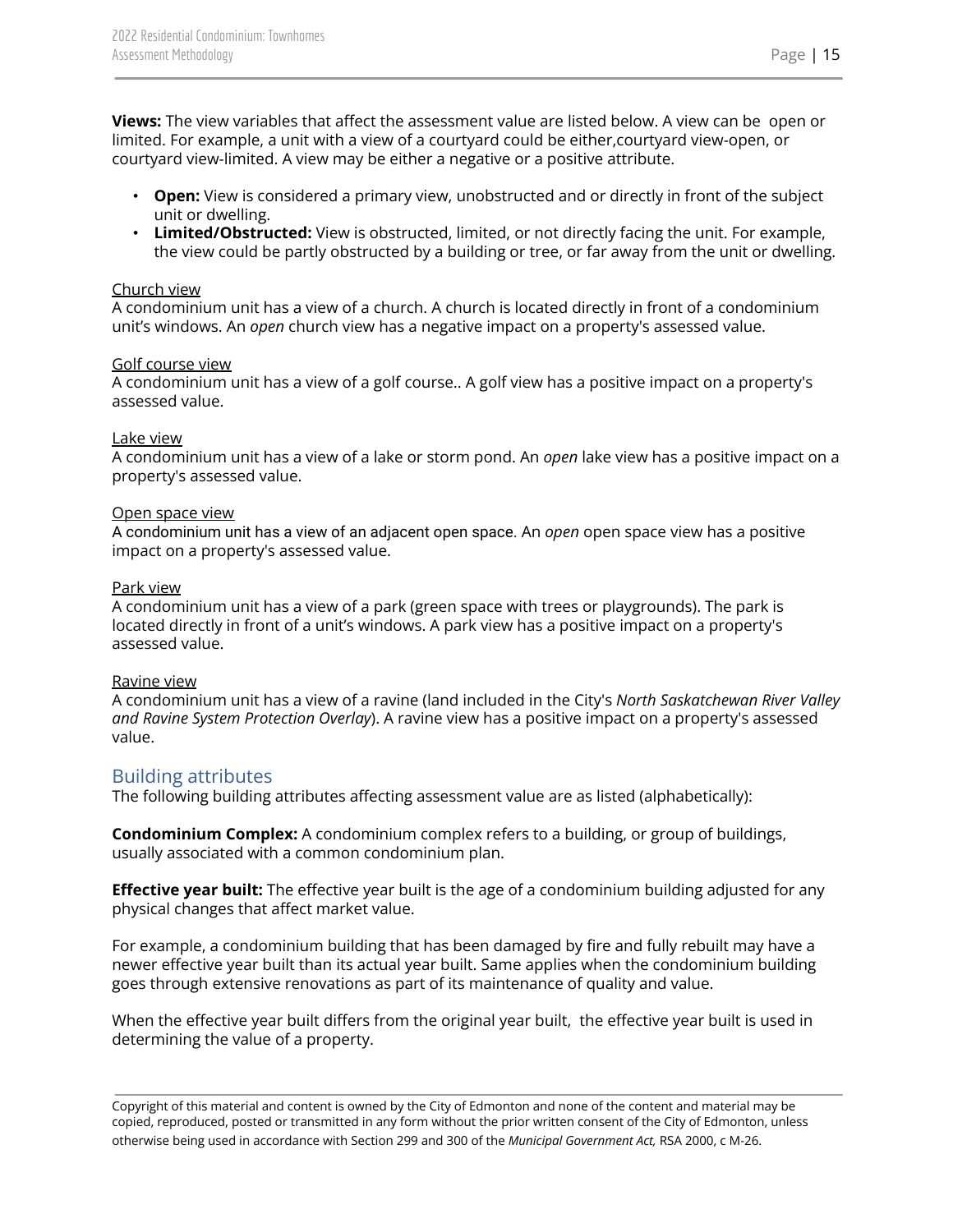It allows not only to compare the property to a typical property built that year but also takes into consideration the overall usability and condition of the condominium.

#### **Quality (Specific to townhome condominium units)**

- **Fair**: This quality class satisfied demands for moderate-cost, energy-efficient housing. The condominium unit is basically square or rectangular, has an adequate floor plan and has a plain exterior. Finishing materials were fair to average quality, and little or no attention was given to decorative features.
- **Standard:** This quality class represents average project housing that met building requirements for the era. The unit is of a typical style, is generally rectangular and may include entry porches or verandas. The floor plan is functional, and finishes are normally limited to standard quality, pre-manufactured materials with a minimum number of decorative features.
- **Semi-custom:** This quality class represents above-average housing that exceeded building requirements for the era. More attention to the exterior details such as breaks in the roof line may be evident. Architectural design was used in living areas. The floor plan is functional and gives a sense of spaciousness. Finishes were generally upgraded to a mixture of standard and better quality materials with decorative features. A minimum number of interior construction features may be present.
- **Custom:** This quality class represents good housing that exceeded building requirements for the era. The unit may have been contract built. The exterior has an attractive style, often with breaks in the roof line. The floor plan is functional, with an open design concept creating a sense of spaciousness. Architectural design was used in living areas. Finishing materials and workmanship were of good quality. A number of interior features are present.
- **Good custom:** This quality class represents good to expensive, energy efficient housing that is normally custom or contract built and, on occasion, may have been constructed under the supervision of an architect. The exterior style may be innovative and have breaks in the roof line. Large verandas, covered entrance ways, large or stylish columns are common. The interior design often shows originality, includes built-in features and has spacious rooms. A number of interior features are present. Attention to detail is evident. Finishes in this quality normally feature the best pre-manufactured or good to expensive materials.
- **Expensive:** This quality class represents unique housing that exceeded building requirements for the era. It may have been built under the supervision of an architect and is commonly built in prestigious areas, such as gated communities. The exterior often has large windows and a unique roof style. Exterior finishes are selected for their attractiveness and durability and may consist of limited amounts of costly ornamentation. The interior design is innovative with a considerable number of built-in features. Rooms are usually spacious, and the floor plan often includes special-purpose rooms. Decorative features and finishes are normally selected from expensive materials. Attention to detail is evident.

**Year built:** The year that a condominium building was originally constructed. If construction spanned over several years, this is the first year of construction.

## <span id="page-16-0"></span>Site attributes

The following site attributes affecting assessment value are as listed (alphabetically):

**Lot size:** The amount of land area associated with each condominium unit is determined through unit factors. Lot size only pertains to land associated with bare land condominium units.

## **Neighbourhood:**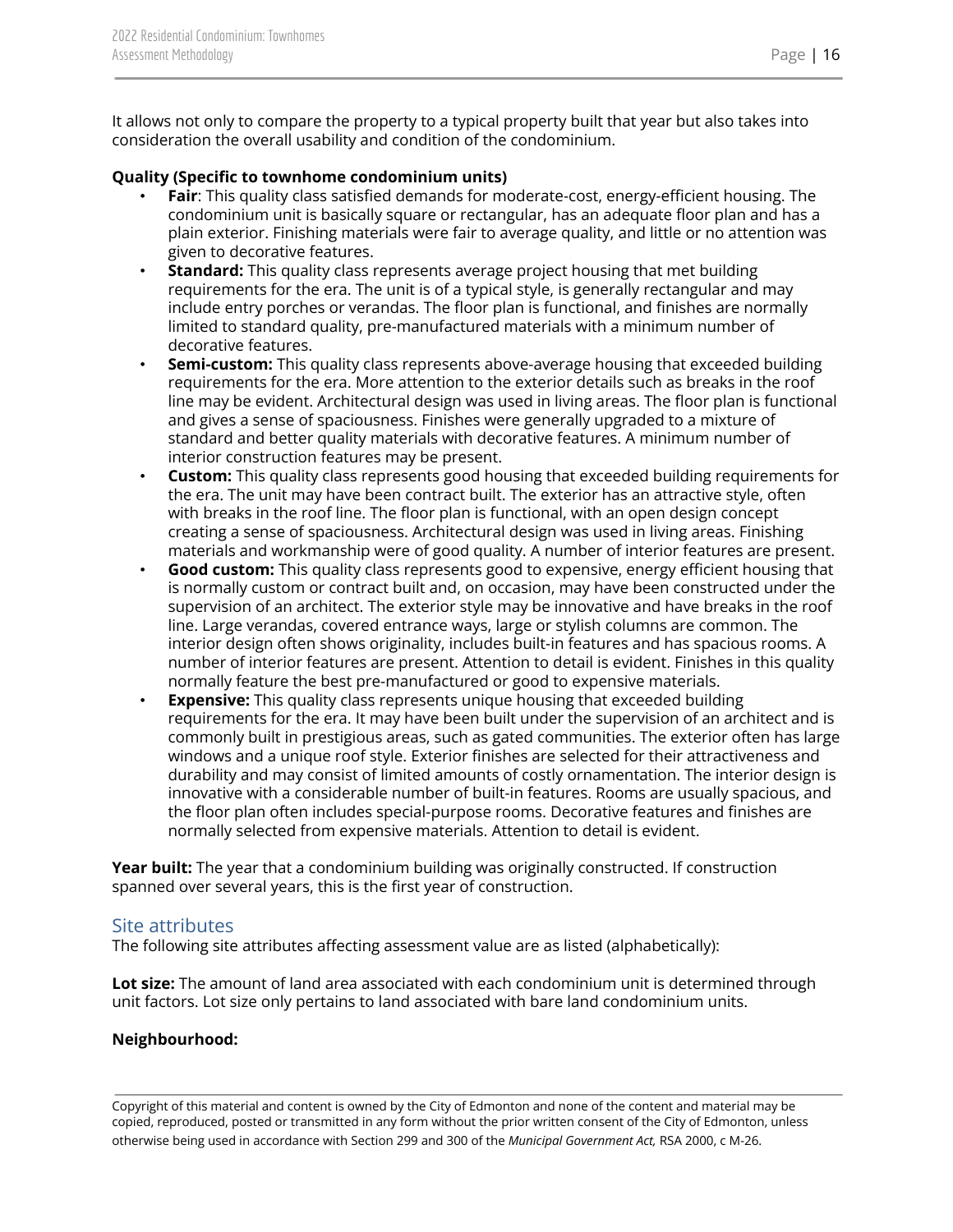A Neighbourhood is a geographical area as defined by the City of Edmonton. Maps identifying neighbourhood boundaries are accessible on the City website, <http://maps.edmonton.ca/map.aspx> (choose "Neighbourhood" in the "I'm looking for" drop-down menu).

## <span id="page-17-0"></span>**Accessory condominium units**

**Market area:** A geographic area, typically encompassing a group of neighbourhoods. The purpose of a market area is for market analysis. These borders are similar to those defined by the CMHC (Canada Mortgage and Housing Corporation) zones. Please refer to the 2021 Residential Condo Market Areas (Accessory structures) map within this methodology guide.

#### **Unit type**

#### **Accessory Structure Unit**

Individually titled units that do not conform to any other unit type. For example, these include storage units.

#### Parking Unit

Individually titled units designed for parking including surface, garage and underground parking units.

#### Common Area Unit

Any unit that is not registered as a living unit, parking unit or an accessory structure unit.

## **Parking type**

- **Surface parking:** Parking located on ground level or higher that is not covered or has no protection from outside elements.
- **Underground parking:** Parking located in an underground structure that provides much more protection than covered parking. Though typically heated, these parkades protect against the elements to such a degree that even when unheated they provide more warmth than parking outside.
- **Garage parking:** Fully enclosed parking in an above ground structure. Though typically heated, these structures protect against the elements to such a degree that even when unheated they provide more warmth than parking outside.

**Year built:** The year that the parking structure was originally constructed. If construction spanned over several years, this is the first year of construction.

# <span id="page-17-1"></span>**Adjustments**

## ● **Condominium complex adjustment**

Not all condominium complexes may decrease/increase in value at the same rate as the typical annual decrease/increase found in the time adjustment analysis. Where market evidence demonstrates that a condominium complex or group of units in a condominium complex display different tendencies than the other similar complexes or groups of units, a market condominium complex factor may be applied to ensure the assessment accurately reflects market value. A condominium complex adjustment, generally a percentage, is based on market evidence and other considerations. It may be an upward or downward adjustment.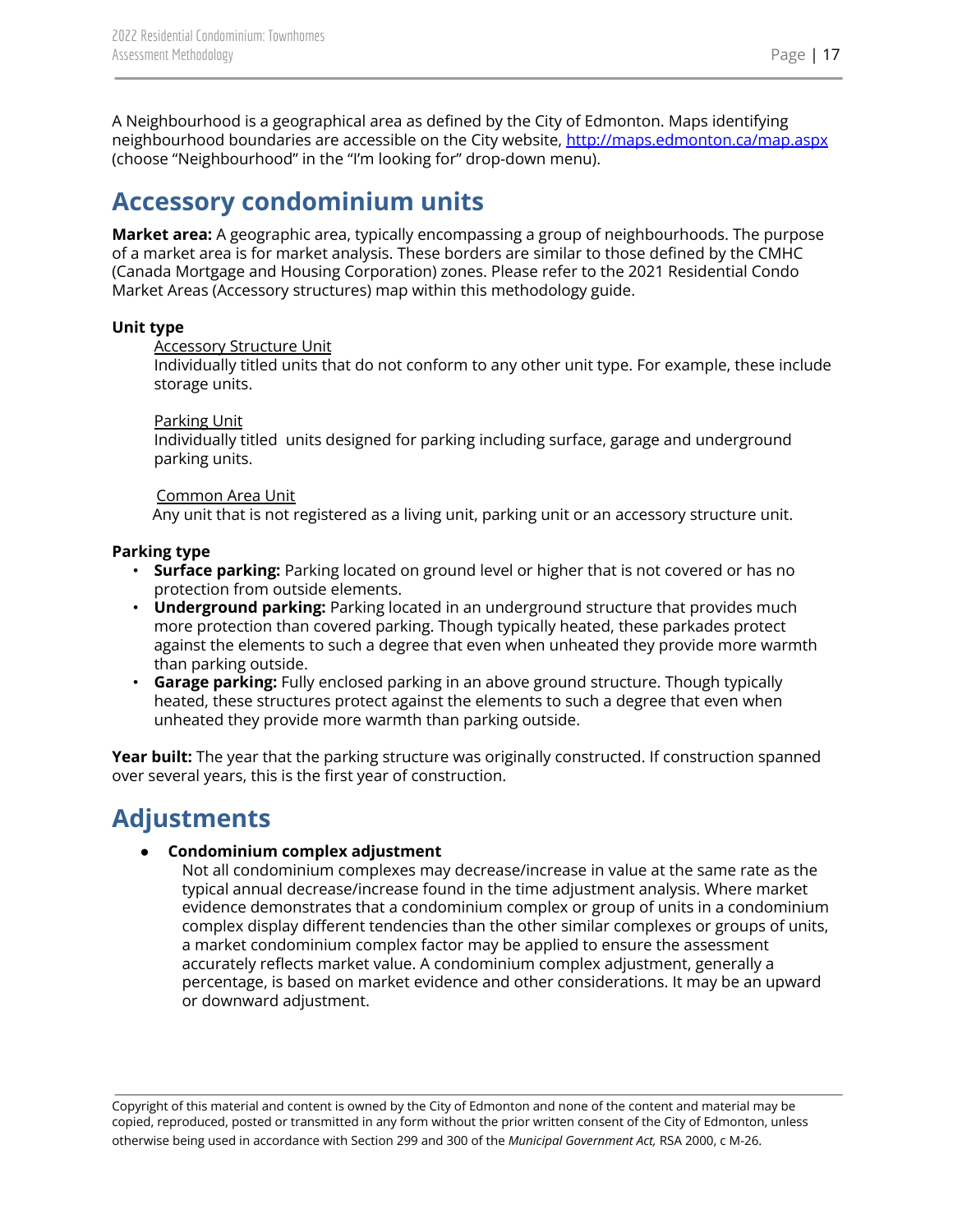## **Sample Assessment Detail Report**

The factors and variables used to calculate each individual property assessment are displayed in the Factors Used to Calculate section of each property's *Assessment Detail Report*. "**Type"** specifies whether the variable applies to the unit, site or a specific building:

- Unit An adjustment that is applied to a condominium unit.
- Site An adjustment that is applied to the parcel of land only.
- Building An adjustment that is applied to the improvement only.

| 2022 Property Assessment Detail Report<br><b>Assessment and Taxation</b><br><b>Account XXXXXXX</b> |                                              | <b>Edmonton</b> |
|----------------------------------------------------------------------------------------------------|----------------------------------------------|-----------------|
| <b>Report Date</b>                                                                                 | December 13, 2021                            | page 1 of 1     |
| 2022 Assessed Value                                                                                | \$189,000                                    |                 |
| Date of Issue                                                                                      | January 14, 2022                             |                 |
| <b>Property Address</b>                                                                            | <b>XXX XXXXXX XXX STREET NW</b>              |                 |
| <b>Legal Description</b>                                                                           | Plan: XXXXXXX Unit: XX                       |                 |
| Zoning                                                                                             | RF5 - Row Housing District                   |                 |
| <b>Effective Zoning</b>                                                                            | RF5 - Row Housing District                   |                 |
| Neighbourhood                                                                                      | <b>Michaels Park</b>                         |                 |
| <b>Assessment Class</b>                                                                            | <b>RESIDENTIAL</b>                           |                 |
| <b>Property Use</b>                                                                                | 100% Row house condominium                   |                 |
| <b>Taxable Status</b>                                                                              | January 1 - December 31, 2022; FULLY TAXABLE |                 |
| <b>Unit of Measurement</b>                                                                         | METRIC (metres, square metres)               |                 |

#### Factors Used to Calculate Your 2022 Assessed Value

|                       |                      | <b>MARKET VALUE APPROACH</b> | <b>DIRECT COMPARISON</b> |
|-----------------------|----------------------|------------------------------|--------------------------|
| <b>VARIABLE</b>       | <b>FACTOR</b>        | <b>TYPE</b>                  |                          |
| Neighbourhood         | <b>MICHAELS PARK</b> | <b>Site</b>                  |                          |
| Year built            | 1975                 | <b>Building</b>              |                          |
| Effective year built  | 1975                 | <b>Building</b>              |                          |
| Unit net area         | 106                  | Unit                         |                          |
| <b>Basement</b> area  | 53                   | Unit                         |                          |
| Attached carport area | 42                   | Unit                         |                          |
| Quality               | <b>STANDARD</b>      | Unit                         |                          |
| Storeys               | $\overline{2}$       | Unit                         |                          |
| Unit location         | <b>END UNIT</b>      | <b>Unit</b>                  |                          |
| Park view             | <b>OPEN</b>          | Unit                         |                          |

Legat: This information is collected for property assessment purposes only. While the City of Edmonton provides this information, provided in the formation of purposes in the formation of purposes in the interest of the in ned on a regular basis

Visit myproperty.edmonton.ca · email assessment@edmonton.ca · call 311 (780-442-5311)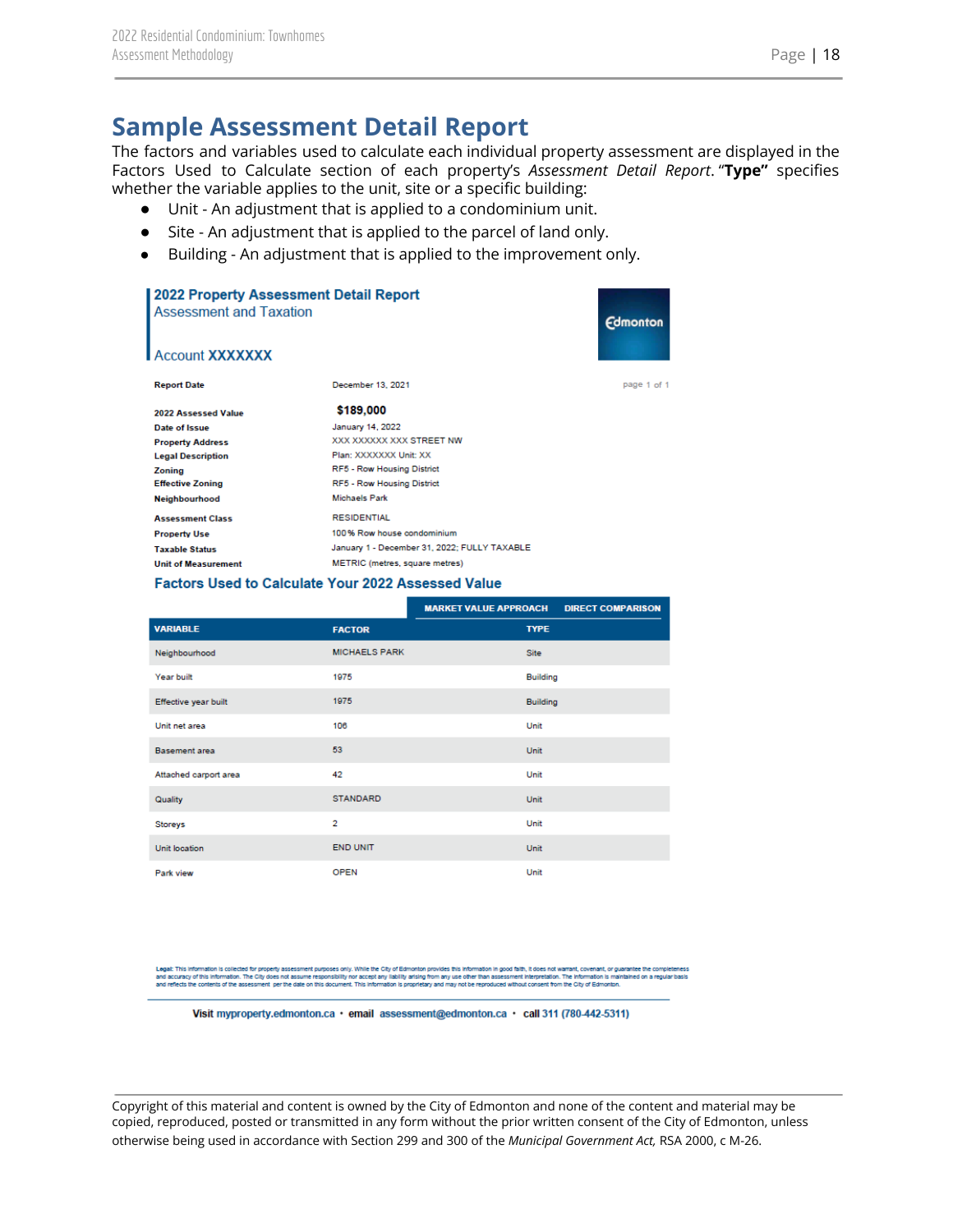# <span id="page-19-0"></span>**Methods to Adjust Comparables**

There are two techniques for adjusting comparables: **quantitative** and **qualitative**.

## <span id="page-19-1"></span>Quantitative Adjustments

Each characteristic of a property can be measured or quantified by a mathematical expression and adjusted for.

*Several techniques are available to quantify adjustments to the sale prices of comparable properties: data analysis techniques such as paired data analysis, grouped data analysis, and secondary data analysis, statistical analysis, including graphic analysis…*

(**AIC**, 2010, p. 14.2)

*In the direct comparison approach, the best comparables are those sales that require the least absolute adjustment.*

(**AIC**, 1995, p. 245).

Quantitative adjustments involve adjusting a known value (sale price for example) by adding or subtracting an amount that a given characteristic adds to or subtracts from that value. A quantitative adjustment should be made for each characteristic that differs between the subject property and the comparable property.

Due to the legislative requirement to use mass appraisal, the City has used statistical analysis to determine annual assessments.

*"coefficient" means a number that represents the quantified relationship of each variable to the assessed value of a property when derived through a mass appraisal process.*

**MRAT** s.31(a)

The City is not required to disclose the coefficients. In the absence of quantitative adjustments, an alternative technique is qualitative analysis.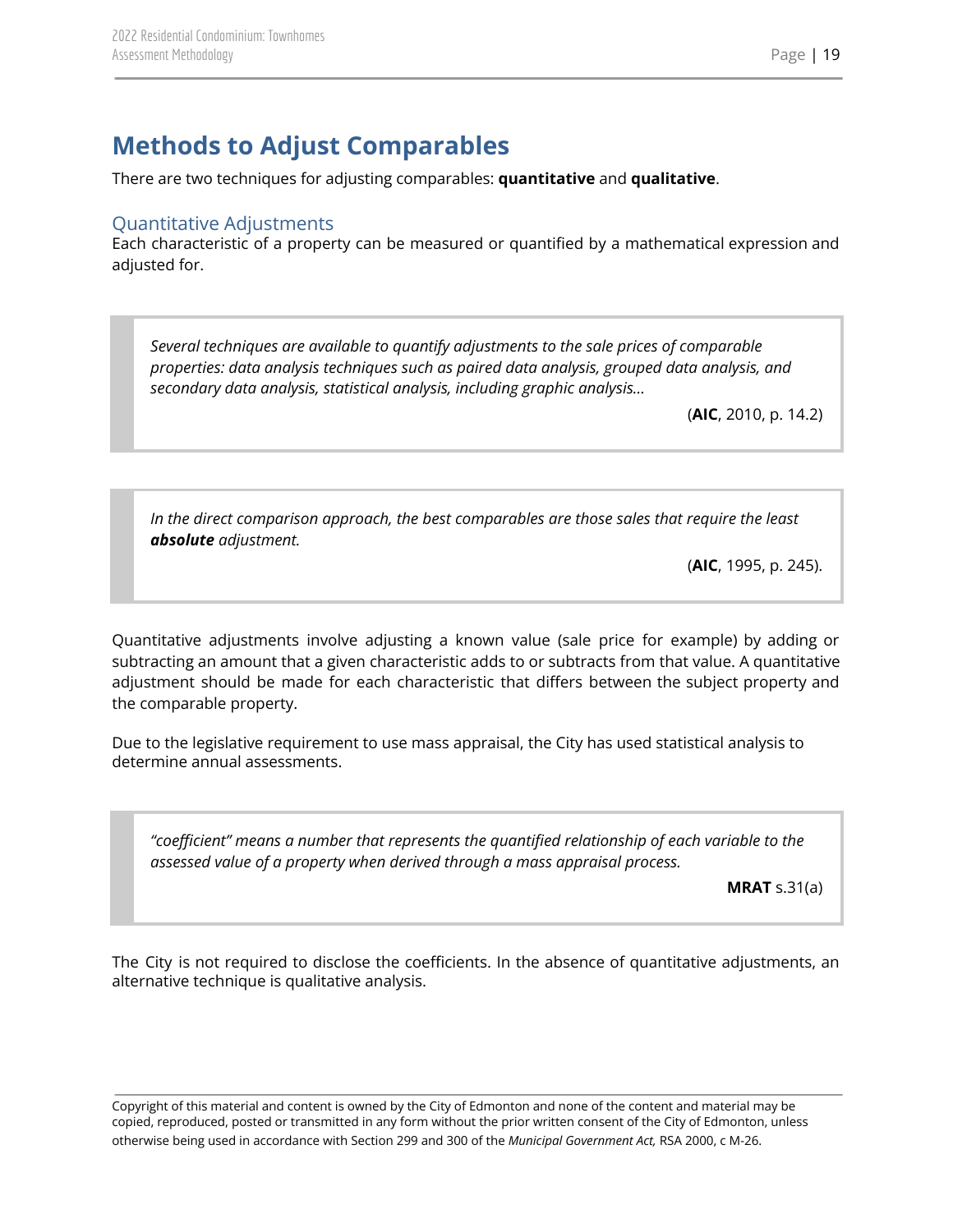## <span id="page-20-0"></span>Qualitative Analysis

Each comparable property is compared with the subject property on an overall basis. In a qualitative analysis, comparable properties are identified as inferior, similar, or superior overall to the subject property in order to bracket the probable value range of the subject property.

*When a sale property is considered to offer important market evidence but finding the means to make quantitative adjustments is lacking, the appraiser may turn to other major direct comparison techniques, qualitative analysis.*

(**AIC**, 2005, p. 19.10)

*Qualitative analysis recognizes … the difficulty in expressing adjustments with mathematical precision.*

(**AIC**, 2010, p. 14.6 )

*…reliable results can usually be obtained by bracketing the subject between comparables that are superior and inferior to it.*

(**AIC**, 2010, p. 14.7)

*If one or two comparable properties require fewer total adjustments than the other comparable transactions, an appraiser may attribute greater accuracy and give more weight to the value indications obtained from these transactions, particularly if the magnitude of the adjustments is approximately the same.*

(**AIC**, 2010, p. 13.16)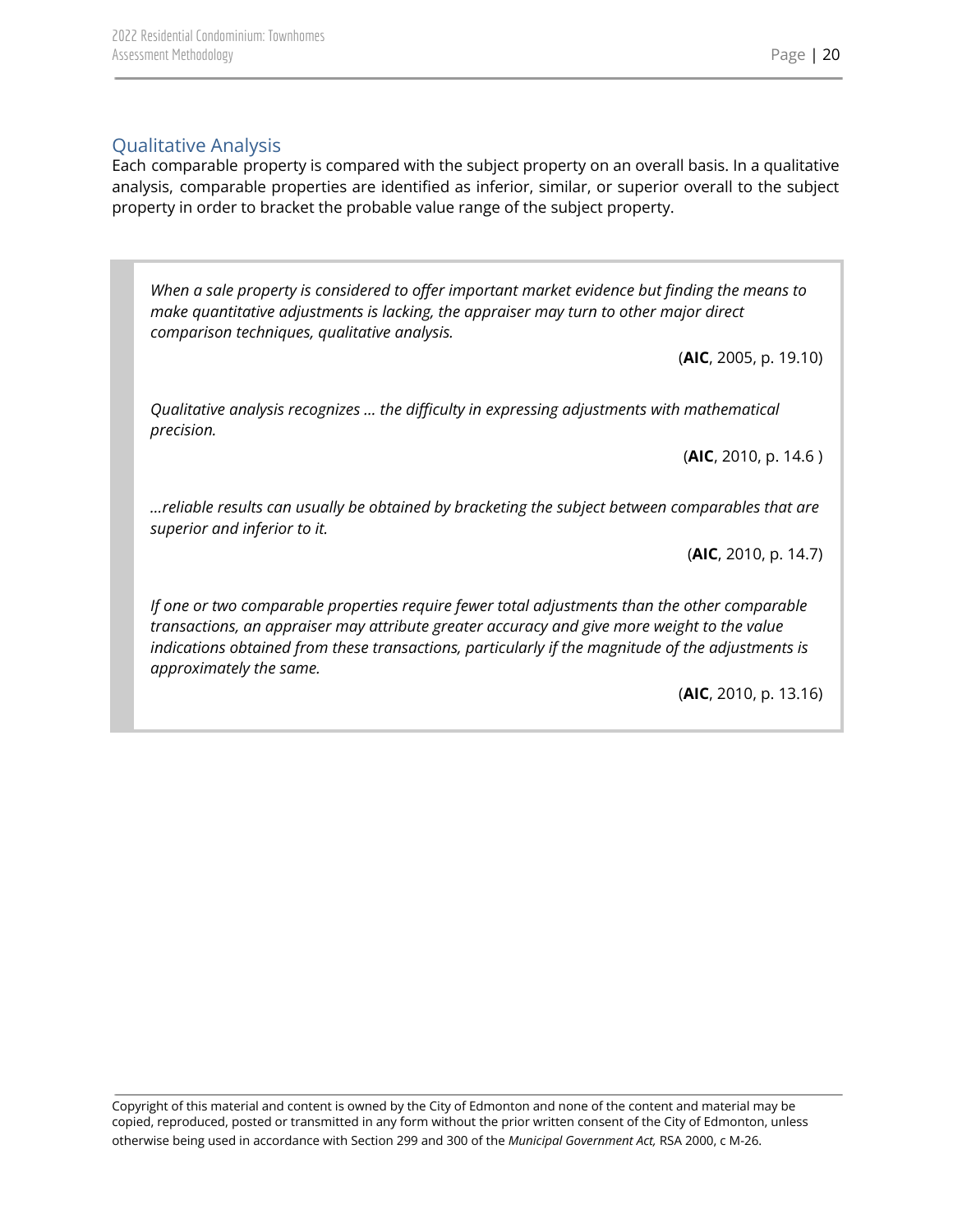## <span id="page-21-0"></span>**References**

- City of Edmonton. (2018). *Zoning Bylaw No. 12800.* Retrieved from City of Edmonton: http://webdocs.edmonton.ca/InfraPlan/zoningbylaw/bylaw\_12800.htm
- Eckert, J., Gloudemans, R., & Almy, R. (1990). *Property Appraisal and Assessment Administration.* Chicago, Illinois: International Association of Assessing Officers.
- International Association of Assessing Officers [IAAO]. (1997). *Glossary for Property Appraisal and Assessment.* Chicago IL.
- Province of Alberta *Matters Relating to Assessment and Taxation Regulation, 2018.* Retrieved from Service Alberta, Queen's Printer: http://www.qp.alberta.ca

Province of Alberta. Municipal Government Act. Edmonton, AB: Queen's Printer.

Appraisal Institute of Canada (1995). *Basics of Real Estate Appraising Fourth Edition*. Winnipeg, Canada.

Appraisal Institute of Canada (2005). *The Appraisal of Real Estate Second Canadian Edition*. Vancouver, Canada.

Appraisal Institute of Canada (2010). *The Appraisal of Real Estate Third Canadian Edition*. Vancouver, Canada.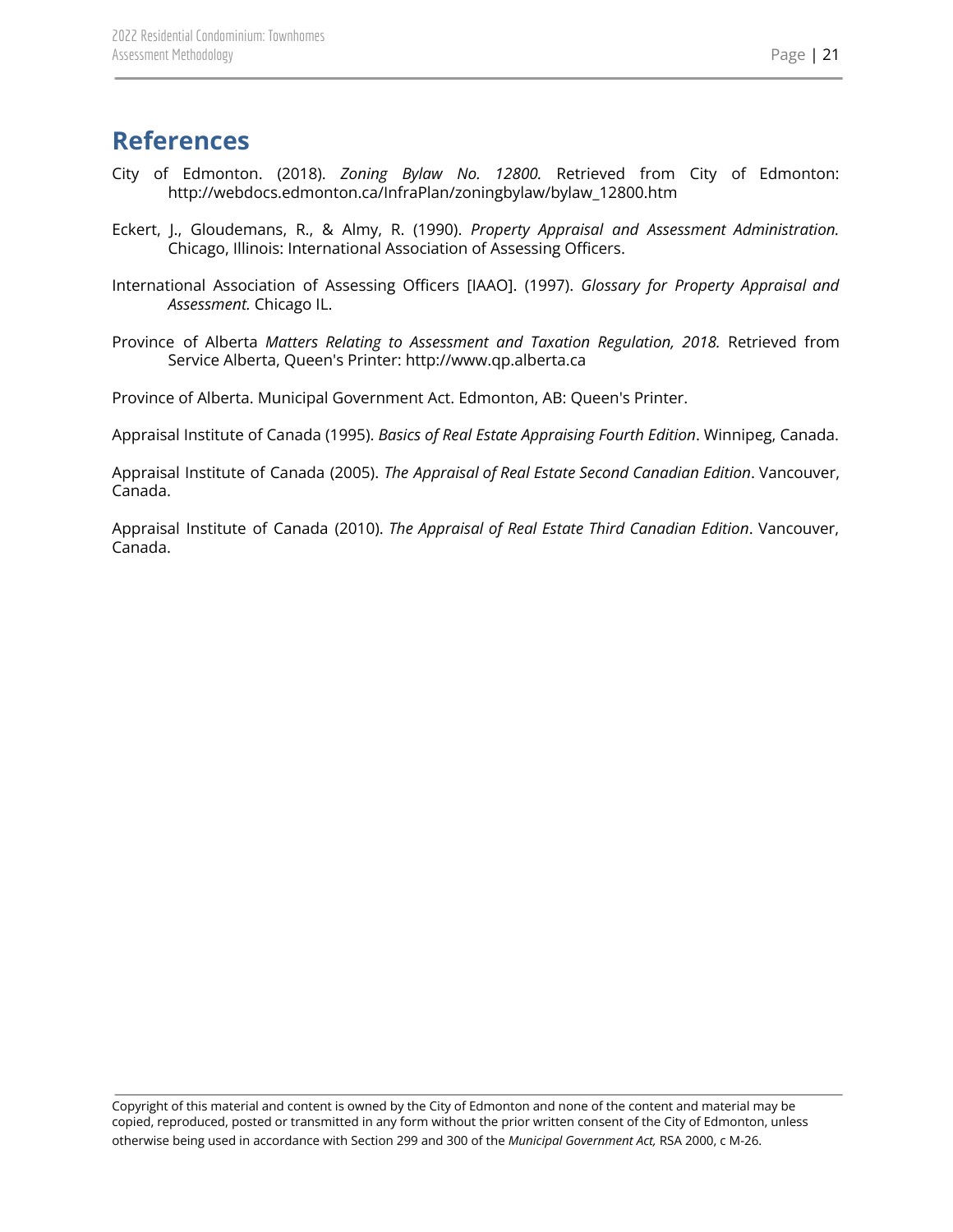# <span id="page-22-0"></span>**Appendix**

## <span id="page-22-1"></span>Zone Chart: Residential Condominiums

| RF5             | <b>Row Housing Zone (s. 160)</b> is to provide for relatively low to medium density<br>housing, generally referred to as Row Housing.                                                         |
|-----------------|-----------------------------------------------------------------------------------------------------------------------------------------------------------------------------------------------|
| RF <sub>6</sub> | <b>Medium Density Multiple Family Zone (s. 170)</b> is to provide for medium density<br>housing, where some units may not be at Grade.                                                        |
| <b>RA7</b>      | Low Rise Apartment Zone (s. 210) provides for lowrise apartment buildings.                                                                                                                    |
| RA <sub>8</sub> | <b>Medium Rise Apartment Zone (s. 220)</b> provides for medium-rise apartment<br>buildings.                                                                                                   |
| RA <sub>9</sub> | High Rise Apartment Zone (s. 230) provides for highrise apartment buildings.                                                                                                                  |
| <b>RMD</b>      | Residential Mixed Dwelling Zone (s. 155) is to provide for a range of dwelling<br>types and densities including single detached, semi-detached, and row housing.                              |
| <b>UCRH</b>     | Urban Character Row Housing Zone (s. 165) is to provide for medium density<br>Row Housing in a manner that is characteristic of urban settings and can include<br>more intensive development. |

<span id="page-22-2"></span>\*For zonings not listed above, please see zoning bylaw 12800. Measure Conversion Chart

| <b>Imperial to Metric - Length</b>           | <b>Imperial to Metric - Area</b>                                       |  |
|----------------------------------------------|------------------------------------------------------------------------|--|
| <b>1</b> inch (in) = $2.54$ centimetres (cm) | <b>1</b> square foot (sqft) = $0.09290$ square metre (m <sup>2</sup> ) |  |
| <b>1</b> foot (ft) = $0.3048$ metres (m)     | <b>1</b> acre (ac) = <b>4,046.86</b> square metre (m <sup>2</sup> )    |  |
| <b>Imperial Conversions</b>                  | <b>1</b> acre (ac) = $0.40469$ hectares (ha)                           |  |
| 1 acre (ac) = $43,560$ square feet (sqft)    | <b>Metric Conversions</b>                                              |  |
| <b>1</b> square mile = $640$ acres (ac)      | <b>1</b> square kilometer (sq km) = <b>100</b> hectares (ha)           |  |
| <b>1</b> section = $640$ acres (ac)          | <b>1</b> hectare (ha) = <b>10,000</b> square metres (m <sup>2</sup> )  |  |